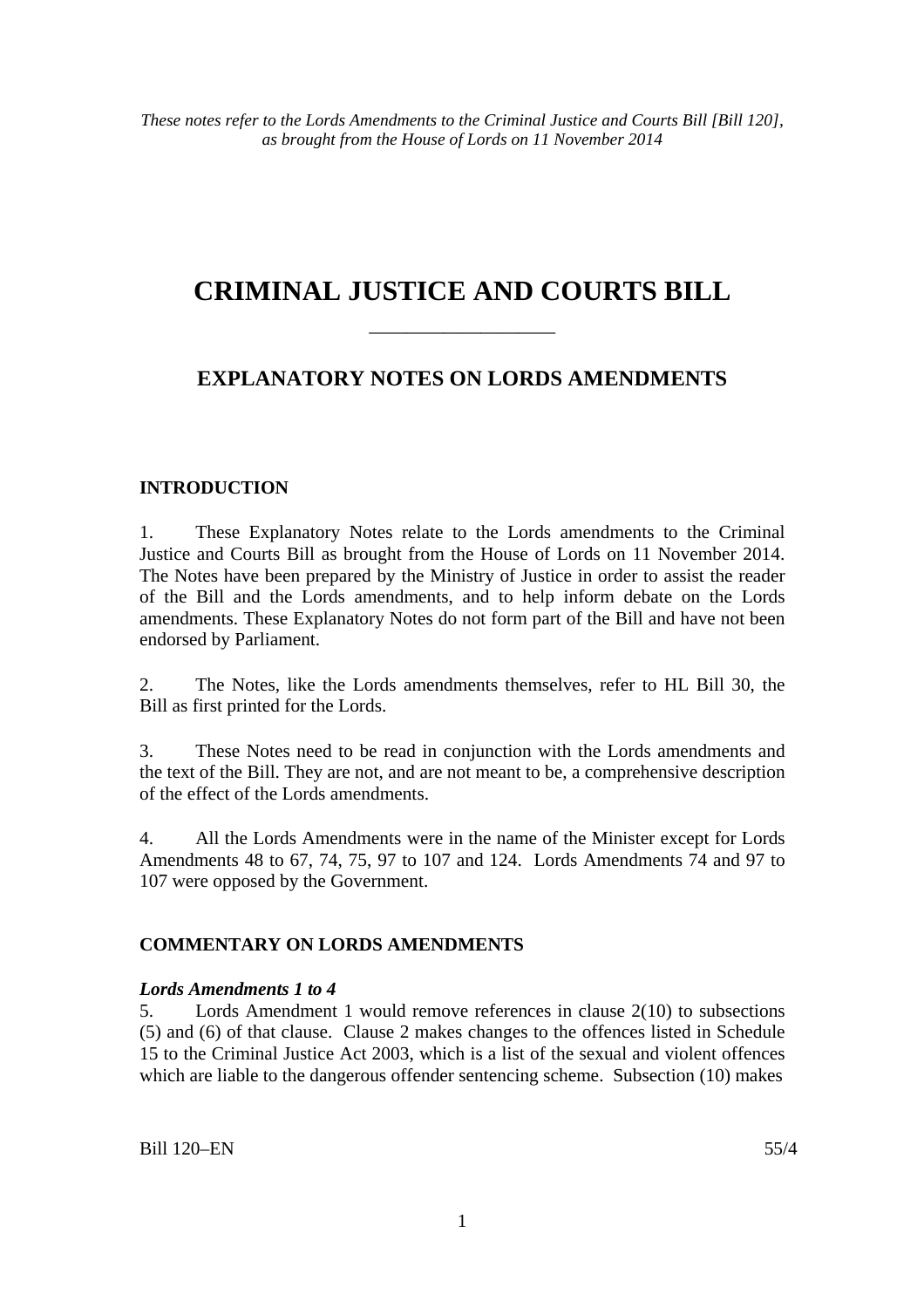transitional provision for the application of the life sentence for dangerous offenders (section 225 of the 2003 Act), which would be imposed on conviction of an offence listed in Schedule 15 to the Criminal Justice Act 2003 which carries a maximum penalty of life, where the court considers that the offence is serious enough to justify a life sentence and there is a significant risk to members of the public of serious harm from further Schedule 15 offences. However, a life sentence is not available for the offences mentioned in subsections (5) and (6) so the provision does not need to refer to them.

6. Lords Amendments 2 and 3 would clarify the application of Schedule 15B to the Criminal Justice Act 2003 to foreign EU member State service offences. Paragraph 49B of Schedule 15B as inserted would provide a new definition of a member State service offence, which would ensure that previous convictions from a foreign EU service court operating outside that EU member State would count as relevant previous convictions for the purposes of eligibility for the life sentence in section 224A of the Criminal Justice Act 2003 and eligibility for imposition of an extended determinate sentence under section 226A of that Act. Currently UK service court convictions where the court was held outside the UK count as relevant previous convictions; as do EU service court convictions where the court was held within the EU state concerned; but the particular convictions dealt with by the amendment do not.

7. Lords Amendment 4 would make provision in relation to the life sentence for a second listed offence under section 224A of the Criminal Justice Act 2003, and the extended determinate sentence under section 226A of that Act.

8. *Subsection (1)* would make provision about determining the date of an offence for the purposes of section 224A of the Criminal Justice Act 2003. It would provide that offences found to have been committed over a period of two or more days, or at an unknown point during a period of two or more days, are to be treated as though committed on the last of those days. *Subsection (3)* would make equivalent provision for the service law equivalent.

9. *Subsection (2)* would extend the provision allowing courts to treat certificates from another court, in respect of a previous conviction, as evidence of the nature of the crime (for example, that an offence of robbery included the use of a firearm), so that it applies for the purpose of determining eligibility for an extended determinate sentence under section 224A of the Criminal Justice Act 2003 as well as a life sentence under section 224A of that Act.

## *Lords Amendments 5 to 35 and 121 to 123*

10. Lords Amendments 5 to 35 and 121 to 123 would provide a power for the Secretary of State to appoint "recall adjudicators" whose function would be to review the detention of recalled determinate sentence prisoners. This function is currently performed by the Parole Board. These amendments would remove the statutory requirements in the Criminal Justice Act 2003 ("2003 Act") for the Secretary of State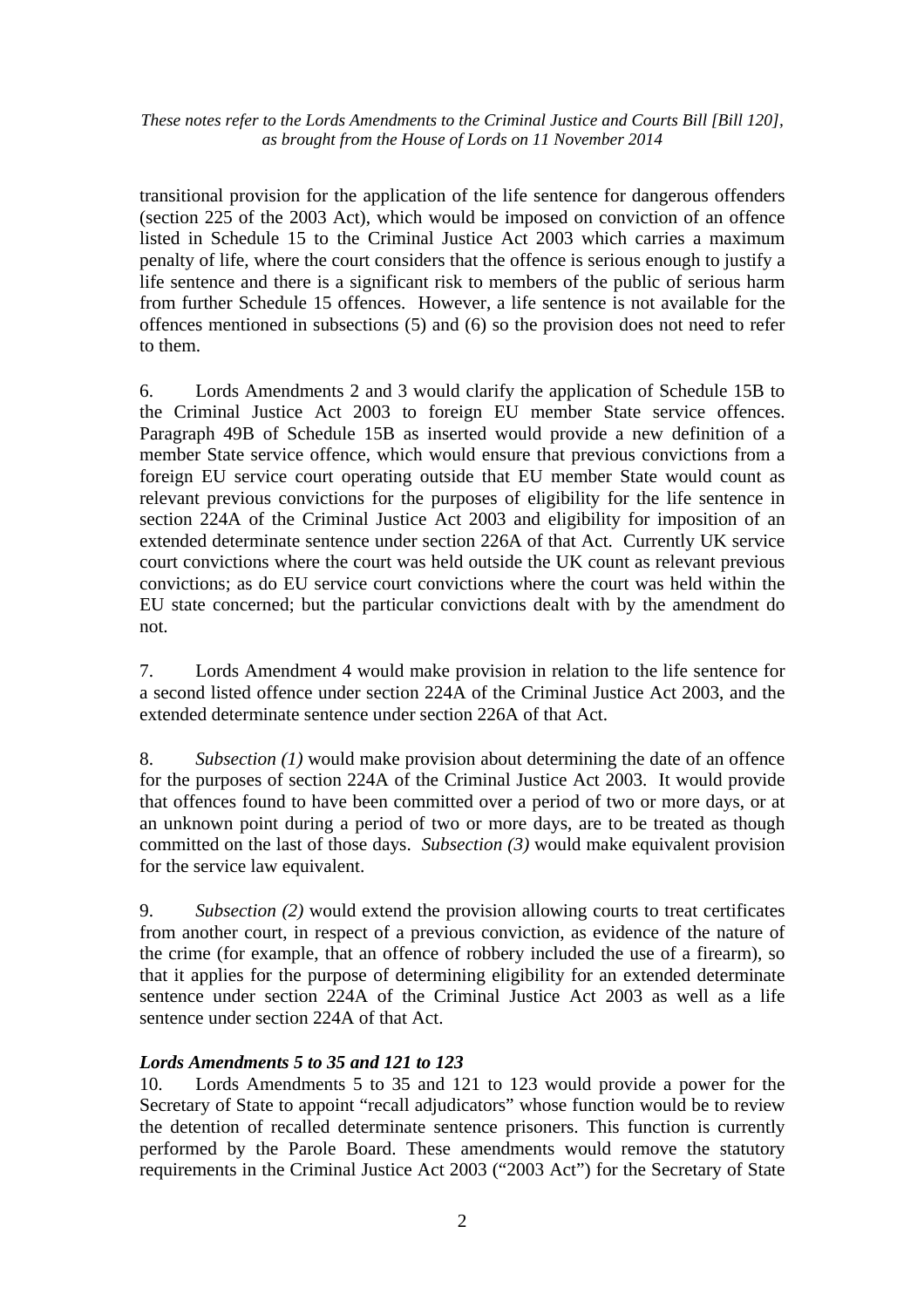to refer determinate sentence recalled prisoners to the Parole Board and replace references to the Board in that context with references to a "recall adjudicator". The Secretary of State would be able to appoint the Parole Board or any other person to be a recall adjudicator.

11. In the new clause inserted by Lords Amendment 5, *subsection (1)* would insert a new section in the 2003 Act after section 239. New section 239A would provide for the Secretary of State to appoint and remunerate recall adjudicators to carry out all or some of the review functions for recalled determinate sentence prisoners. The Secretary of State's power would include power to appoint people to carry out such functions only in a specified geographical area or only in relation to a specified type of case. Such functions would have to be carried out in accordance with any guidance issued by the chief recall adjudicator as appointed by the Secretary of State. The Secretary of State would be able to issue rules about the carrying out of the functions of recall adjudicators. The rules would be made by statutory instrument subject to the negative resolution procedure.

12. *Subsection (2)* of Lords Amendment 5 would explain that the amendments of the 2003 Act in clause 7 of the Bill, which deals with the test for release after recall for determinate sentence prisoners, confer functions on recall adjudicators.

13. *Subsection (3)* introduces the new Schedule (inserted by Lords Amendment 123) which would provide for further consequential changes to other enactments to reflect the appointment of recall adjudicators.

14. Lords Amendments 6 to 34 would amend the references to "the Board" (meaning the Parole Board) in clauses 7 and 8 of the Bill to "recall adjudicator". Clause 7 amends the test for release following recall in Chapter 6 of Part 12 of the 2003 Act and clause 8 amends the power in section 256AZA of the 2003 Act to change that test by order.

15. Lords Amendment 123 would insert a new Schedule containing further provision relating to recall adjudicators.

16. In particular, the new Schedule would amend:

• *Mental Health Act 1983* – There is provision in section 50 of the Act under which Parole Board powers in respect of the release of prisoners may be disregarded in respect of prisoners subject to the Mental Health Act 1983. The same provision would need to be made in respect of recall adjudicators' powers to direct the release of determinate sentence recalled prisoners. Similarly, section 74 of the Act makes references to the Parole Board and restricted patients subject to restriction directions. References to recall adjudicators would need to be added.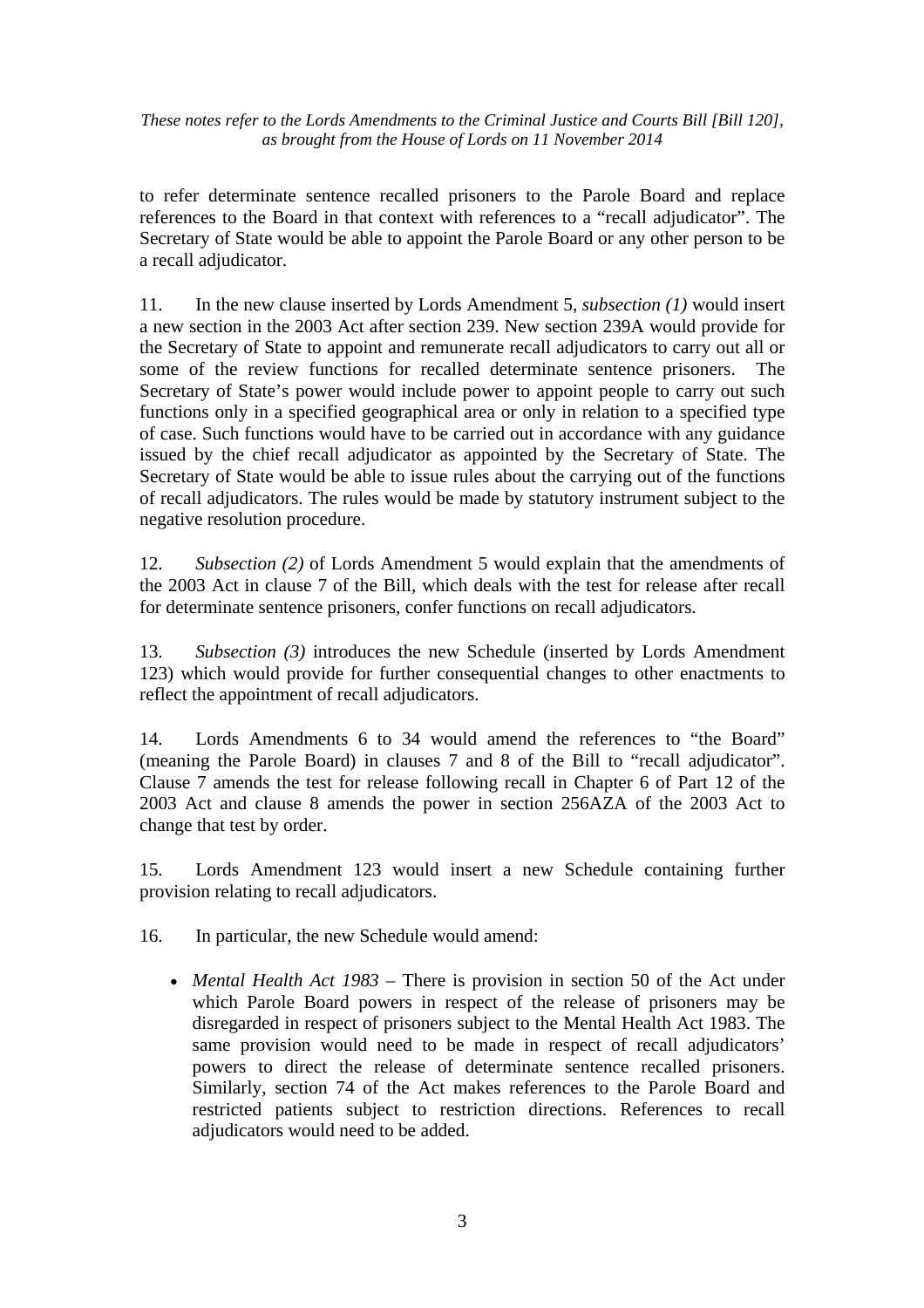- *Criminal Justice Act 2003* Changes would be needed to the following:
	- − Section 250 (licence conditions) would be amended to provide that, in respect of a prisoner serving an extended sentence, where the Parole Board directs the initial release the Board is responsible for setting and varying certain licence conditions (as now) but where a recall adjudicator directs release following recall, the adjudicator would have those responsibilities in respect of the licence. See also the changes to section 250 made by Lords Amendments 35, 121 and 122.
	- − Section 260(2B) (early release from prison of extended sentence prisoners who are liable to be removed from the United Kingdom) provides for the usual requirement for a Parole Board direction to release to be disregarded. Equivalent provision would need to be made in relation to recall adjudicators.
	- − A definition of "recall adjudicator" would be added to section 268 (interpretation of Chapter 6 of Part 12).
	- − For prisoners whose release is subject to the modifications in Schedule 20B of the 2003 Act (transitional provision for certain cases, including those originally dealt with under the Criminal Justice Act 1967 and the Criminal Justice Act 1991), similar amendments would be made in respect of the setting and varying of licence conditions and the early release of prisoners liable to be removed from the UK.
- *Domestic Violence, Crime and Victims Act 2004* Schedule 9 to this Act would be amended so that recall adjudicators are listed as one of the authorities falling within the remit of the Commissioner for Victims and Witnesses, in the same way as the Parole Board.
- *Offender Management Act 2007* Section 3(7)(a) (arrangements for the provision of probation services: risk of conflict of interest) would be amended to require the Secretary of State to take steps the avoid the risk that conflicts of interest between the obligations of providers of probation services and their financial interests may adversely affect assistance provided to recall adjudicators. Section 14 would also be amended to provide that the Secretary of State could disclose information to recall adjudicators for offender management purposes.
- *Coroners and Justice Act 2009* The work of the Parole Board is covered by section 131 (annual report of Sentencing Council for England and Wales: effect of factors not related to sentencing). This would be amended to include reference to the work of recall adjudicators as well.
- *Equality Act 2010* Schedule 19 lists the public authorities that are covered by the provisions of the Act, which includes the Parole Board. Recall adjudicators would be added to this list.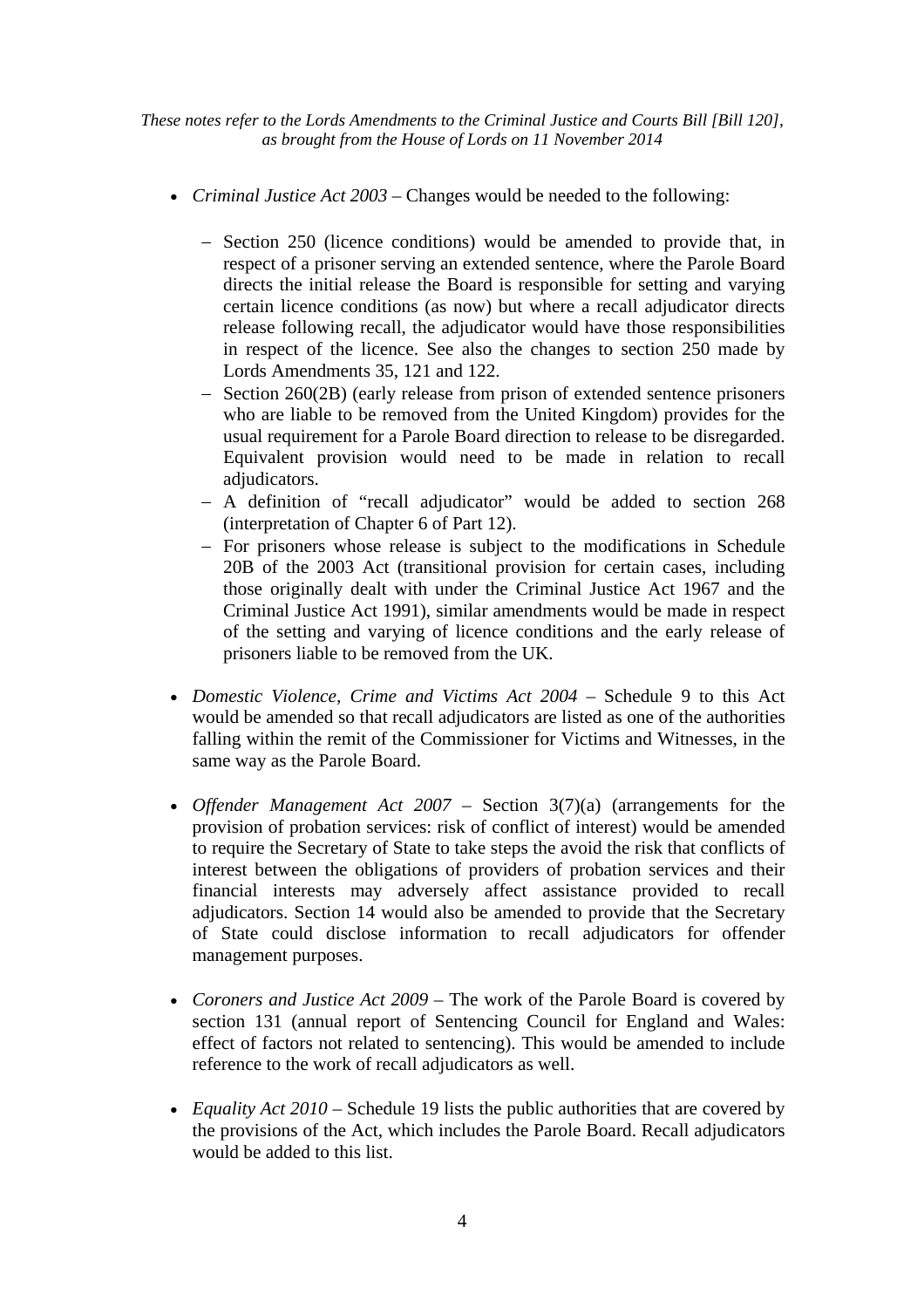#### *Lords Amendment 36*

17. Lords Amendment 36 would amend the Rehabilitation of Offenders Act 1974 ("1974 Act") in order to address a legal competence problem that was identified by the Scottish Government in relation to the exercise of enabling powers in Schedule 3 to the 1974 Act. The amendment would allow the Scottish Ministers to make an order under paragraph 6 of Schedule 3 and section 7(4) (as applied by paragraph 8 of Schedule 3) of the 1974 Act setting out exclusions, modifications and exceptions to the general rules in the 1974 Act concerning spent alternatives to prosecution in relation to reserved matters. Scottish Ministers already have the power to do this in relation to convictions (the powers to do so having been transferred to Scottish Ministers by the Scotland Act 1998 (Transfer of Functions to the Scottish Ministers etc.) Order 2003).

## *Lords Amendment 37 to 40*

18. Clause 19 provides for local authorities in England and Wales, and bodies corporate performing certain functions on their behalf, not to be treated as "care providers" for the purposes of the offence of ill-treatment or wilful neglect that applies to care providers, established in clause 18, where they are exercising functions to which Chapter 4 of Part 8 of the Education and Inspections Act 2006 applies, or the equivalent legislation in Wales.

19. Amendments 37 and 38 would add to clause 19 exclusions from the care provider offence for any person exercising:

- functions of a local authority in England which are functions to which Chapter 4 of Part 8 of the Education and Inspections Act 2006 applies, following a direction by the Secretary of State under section  $15(6)(a)$  of the Local Government Act 1999, or under section 497A(4) or (4A) of the Education Act 1996;
- certain functions of a Welsh local authority referred to in clause 19(3) relating to children and education in respect of which a direction has been given by Welsh Ministers under:
	- − section 29(6)(a) of the Local Government (Wales) Measure 2009 (nawm 2);
	- − section 25 or 26 of the School Standards and Organisation (Wales) Act 2013 (anaw1); or
	- − section 154 or 155 of the Social Services and Well-Being (Wales) Act 2014 (anaw 4).

20. The intention would be to ensure that third parties exercising the specified local authority functions, following a direction from the Secretary of State or (as the case may be) the Welsh Ministers, are excluded from the care provider offence, to the same extent that the local authority would be if it were carrying out the functions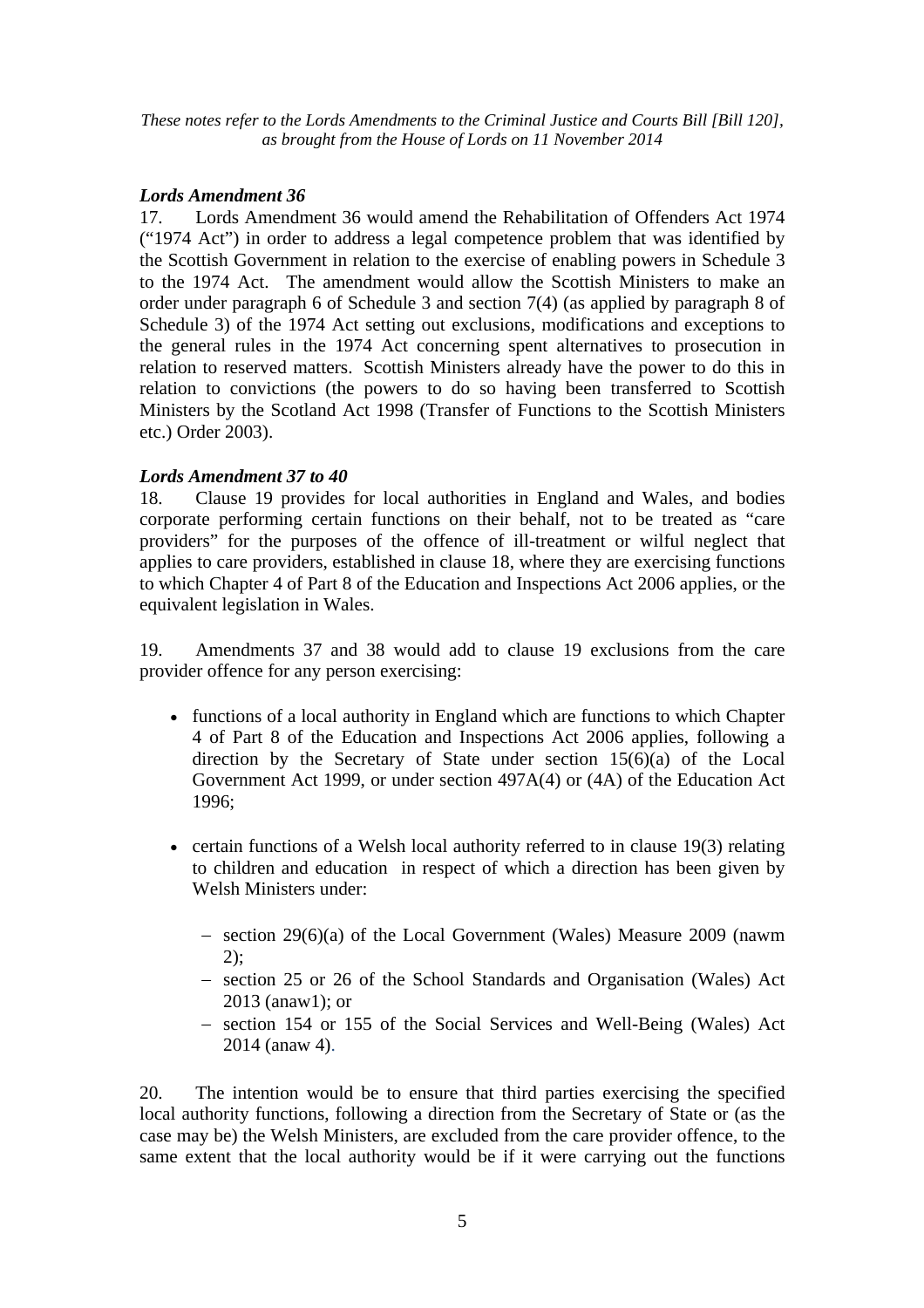itself.

21. Amendment 39 would extend the exclusions in clause 19 to include registered adoption societies and registered adoption support agencies, to the extent that they provide adoption support services (as defined in section 2(6) of the Adoption and Children Act 2002). Clause 19 already excludes adoption support services provided by local authorities and this amendment would ensure that there is a consistency in the application of the exclusion in clause 19.

22. Amendment 40 would define "registered adoption support agency" and "registered adoption society" for the purposes of clause 19.

## *Lords Amendments 41 to 47 and 115*

23. Clause 23 provides that a police constable commits an offence if he or she exercises the powers and privileges of a constable improperly and knows or ought to know that the exercise is improper. Lords Amendments 41 to 44, 46, 47 and 115 would have the effect of extending the application of the offence to the whole of the United Kingdom and its territorial waters. However, the amendments would not extend the application of the offence to officers of either Police Scotland or the Police Service of Northern Ireland. Responsibility for legislating in relation to those forces is devolved to the Scottish Parliament and the Northern Ireland Assembly respectively.

24. Lords Amendment 45 would make a technical change relating to the Director General of the National Crime Agency. The clause makes provision to the effect that the offence applies to all those officers of the National Crime Agency who are designated by its Director General as having the powers and privileges of a constable. The Director General can also be designated with those powers and privileges by the Secretary of State; the first (and current) holder of that office is so designated with such powers in England and Wales. Lords Amendment 45 would provide that any officer designated as having the powers and privileges of a constable, regardless of who makes the decision to designate them, will be within the scope of the new offence.

## *Lords Amendments 48 to 67 and 124*

25. These amendments would make technical changes to clause 25 (minimum sentence for repeat offences involving offensive weapons or bladed articles).

26. Lords Amendments 48, 55 and 61 would have the effect of applying the minimum sentence to convictions for second or further relevant offences. Currently the minimum sentence only applies on conviction of a second relevant offence and not on conviction of any subsequent relevant offences.

27. Lords Amendments 48, 49, 55, 56, 61 and 62 would clarify that in order to face the minimum sentence the offender must be aged 16 or over when they commit their second or subsequent relevant offence, commit that offence after the commencement of these changes, and have a relevant previous conviction when they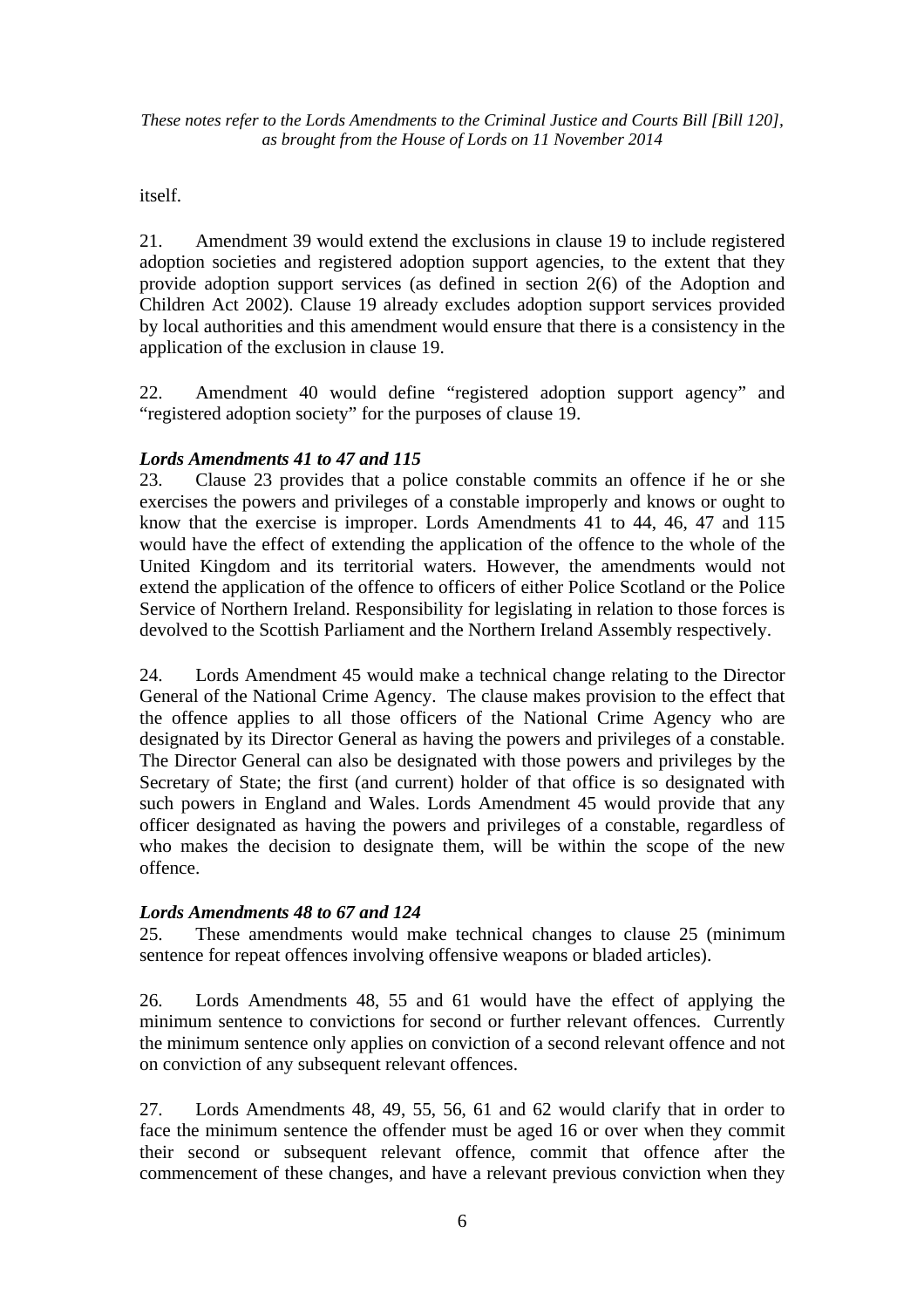commit it.

28. Lords Amendments 53 and 66 would clarify the meaning of "relevant conviction" and provide that relevant convictions include convictions for equivalent offences in Scotland, Northern Ireland or a member State other than the United Kingdom, as well as convictions for equivalent offences under United Kingdom or member State service law, are taken into account when determining whether the minimum sentence applies.

29. Lords Amendments 54 and 60 would have the effect of restricting the application of the minimum sentence to those convicted of a second or further offence under section 139 or 139A of the Criminal Justice Act 1998 in England and Wales only. As currently drafted it applies to convictions in Northern Ireland as well.

30. Lords Amendment 60 would ensure that the minimum sentence applies where the second or further conviction is for an offence under section 139A(1) or (2) of the Criminal Justice Act 1998; as currently drafted only section 139A(1) is covered.

31. Lords Amendments 50, 57 and 63 would ensure that the court can take into account whether there are particular circumstances relating to the previous offence (as well as to the current offence or the offender) which would be relevant in determining whether it would be unjust in all the circumstances to impose the minimum sentence.

32. In Lords Amendments 51, 58 and 64, new subsections (2CA), (6CA) and (5CA) respectively would ensure that, when considering whether there are particular circumstances which would make it unjust to impose the minimum sentence on a 16 or 17 year old, the court must have regard to its duty under section 44 of the Children and Young Persons Act 1933.

33. In those Lords Amendments, new subsections (2CB), (6CB) and (5CB) would provide that, if a previous relevant conviction on the basis of which the minimum sentence was imposed is subsequently overturned, the offender has 28 days from the date that conviction was set aside to appeal against the imposition of the minimum sentence to the Court of Appeal.

34. Lords Amendment 124 would insert a new Schedule into the Bill which makes necessary minor and consequential amendments as a result of clause 25. *Paragraph 1* of the Schedule would amend section 37(1A) of the Mental Health Act 1983 to enable the court to impose a hospital order instead of a minimum sentence. *Paragraph 2*  would amend section 36(2)(b) of the Criminal Justice Act 1988 to enable the Attorney General to make a reference where the court has failed to impose the minimum sentence (an application to have an unduly lenient sentence revisited). *Paragraph 12* of the Schedule would amend section 144 of the Criminal Justice Act 2003 to allow a court, where a person pleads guilty to a relevant offence in circumstances in which the new minimum sentence would apply, to reduce the sentence of imprisonment it would otherwise have passed; but it may not reduce it to below 80% of the appropriate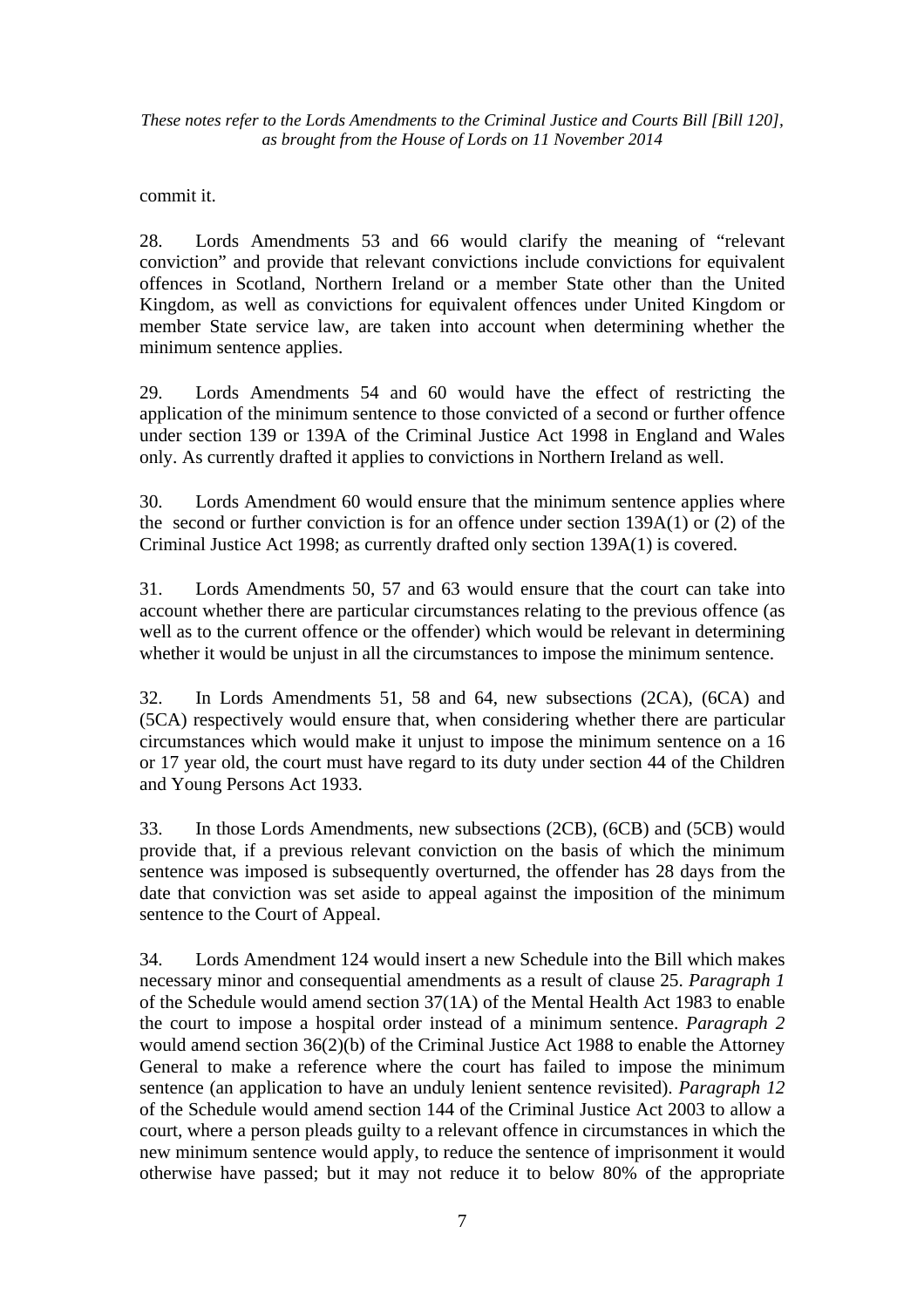custodial sentence in the case of those aged 18 or over when convicted.

35. Other consequential amendments would be made to the Powers of the Criminal Courts (Sentencing) Act 2000, the Criminal Justice Act 2003 and the Coroners and Justice Act 2009.

## *Lords Amendments 68, 119 and 120*

36. Lords Amendments 68, 119 and 120 would amend section 35A of the Road Traffic Offenders Act 1988 and section 147A of the Powers of Criminal Courts (Sentencing) Act 2000 which require a court, when sentencing an offender to immediate custody and imposing a driving ban, to extend the driving ban to take account of the period the offender will spend in custody. The provisions about that extension of the driving ban were inserted by the Coroners and Justice Act 2009 and were designed to avoid a driving ban expiring, or being significantly diminished, during the period in which the offender is in custody.

37. The new clause inserted by Lords Amendment 68 would amend section 35A of the Road Traffic Offenders Act 1988 and section 147A of the Powers of Criminal Courts (Sentencing) Act 2000, both as inserted by Schedule 16 to the Coroners and Justice Act 2009. The amendments would omit the requirement in those sections for the court, when setting the extension period to be added onto a driving ban, to take account of the sentence imposed by the court reduced by deducted time spent on remand. For the purpose of setting the length of the extension period and therefore the length of the driving ban as a whole, the court would only have to have regard to the type and length of sentence it has imposed and not the sentence as adjusted once time spent on remand is deducted.

38. Lords Amendments 119 and 120 would make the same changes in the consequential provisions in Schedule 1 of the Bill which relate to these driving ban provisions.

## *Lords Amendments 69, 108, 111 and 125*

39. These Lords Amendments would give effect to a proposed new bilateral agreement between the UK and the Republic of Ireland ("RoI") which will permit mutual recognition of driving disqualifications between the two states. They would amend Chapter 1 of Part 3 of the Crime (International Co-operation) Act 2003 ("CICA"). That Chapter was enacted to implement the Convention on driving disqualifications drawn up under the Treaty on European Union on Driving Disqualifications. It has been commenced only in relation to mutual recognition of driving disqualifications between the UK and the RoI.

40. Lords Amendment 69 would insert a new clause in the Bill. *Subsection (2)* of the new clause would amend the heading of Chapter 1 of Part 3 of CICA to "Mutual recognition of driving disqualification in the UK and RoI".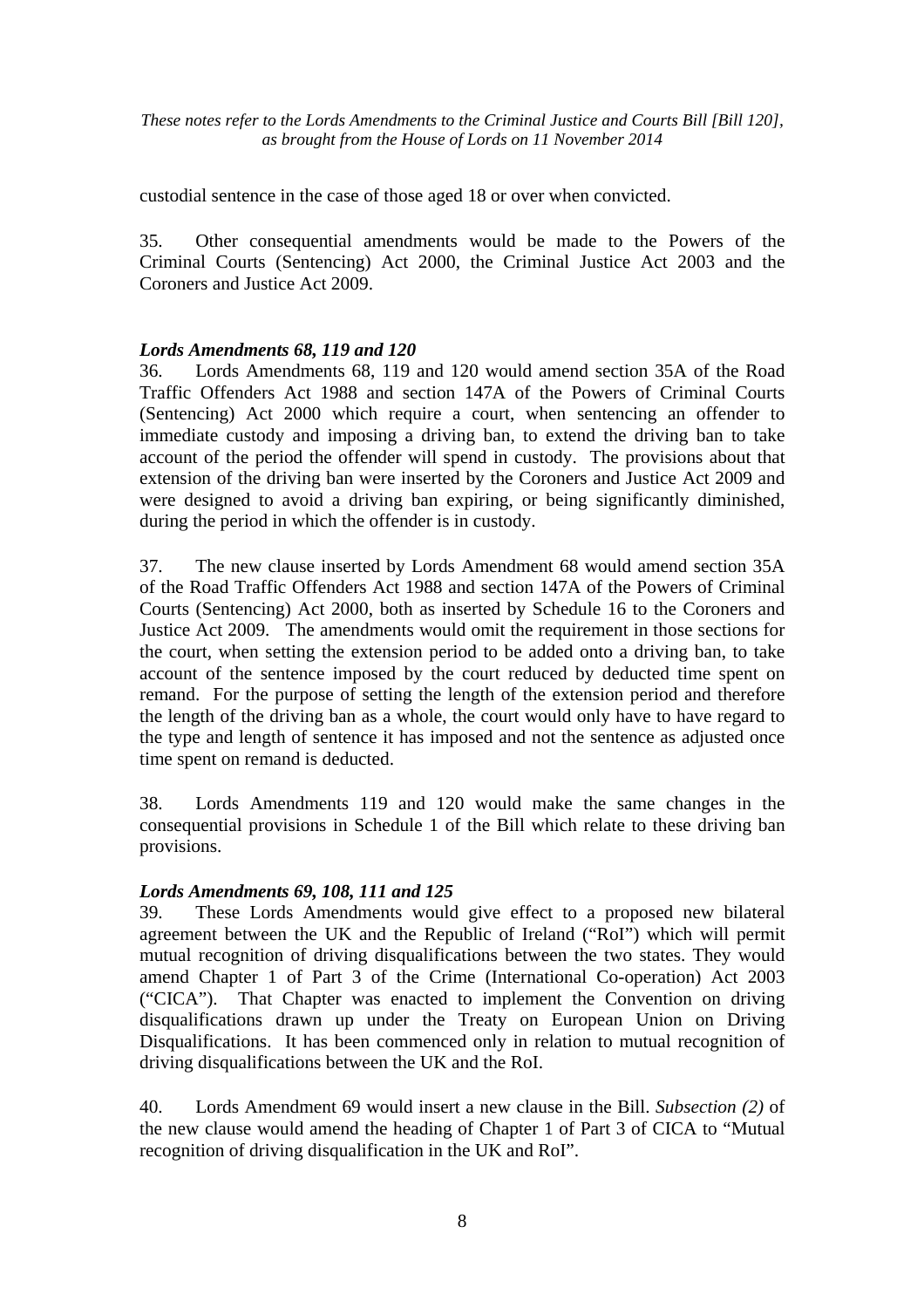41. *Subsection (3)* would amend the duty on the UK in section 54 of CICA to give notice of a driving disqualification to the authorities in the RoI where a disqualification has been imposed on an offender in the UK. New section 54(1)(aa) of CICA would provide that the obligation arises if the offender is resident in the RoI, or if the offender is not usually resident in the RoI but holds a RoI driving licence. The disqualification would only be notified to the RoI where it related to a qualifying road traffic offence as set out in Schedule 3 to CICA (Great Britain offences) or in new Schedule 3A to CICA (Northern Ireland offences) (inserted by Lords Amendment 125).

42. *Subsection (4)* would amend section 56(1) of CICA to require the UK to recognise a driving disqualification if an offender is disqualified in the RoI following conviction for a qualifying road traffic offence as set out in the new Schedule 3B to CICA. The obligation to recognise the disqualification would only arise where the offender is resident in the UK, or is not normally resident in the UK but holds a Great Britain or Northern Ireland licence.

43. *Subsection (5)* would insert a new section after section 71 of CICA to define the term "the specified agreement on driving disqualifications". This agreement can only be an agreement between the UK and the RoI to mutually recognise driving disqualifications imposed in either state.

44. Lords Amendment 125 would insert a new Schedule to the Bill. The new Schedule would make a number of changes to terminology to reflect the move from the EU Convention to the proposed bilateral agreement between the UK and the RoI.

45. *Paragraph 2* of this new Schedule would amend the provisions in section 54 of CICA relating to the minimum period a disqualification must be imposed for in relation to an offence in Part 2 of Schedules 3 and 3A to CICA before the UK is required to notify the RoI. The minimum period is generally 6 months, but can be less than 6 months where this has been set out in regulations by the Secretary of State or the Department of the Environment in Northern Ireland.

46. Sub-paragraph (4) provides that where the period of disqualification is extended under any of the legislative provisions listed, it would not be counted when calculating whether a person has been disqualified for the minimum period.

47. Sub-paragraph (5) would give the Secretary of State and the Department of the Environment in Northern Ireland the power to amend the list of offences set out in Schedule 3 and the new Schedule 3A of CICA respectively by regulations.

48. *Paragraph 5(2)* would amend section 56(2) of CICA to set out when the driving disqualification condition is met. The condition would be met either when the offender is disqualified for an offence set out in Part 1 of the new Schedule 3B to CICA or when the offender is disqualified from driving for an offence described in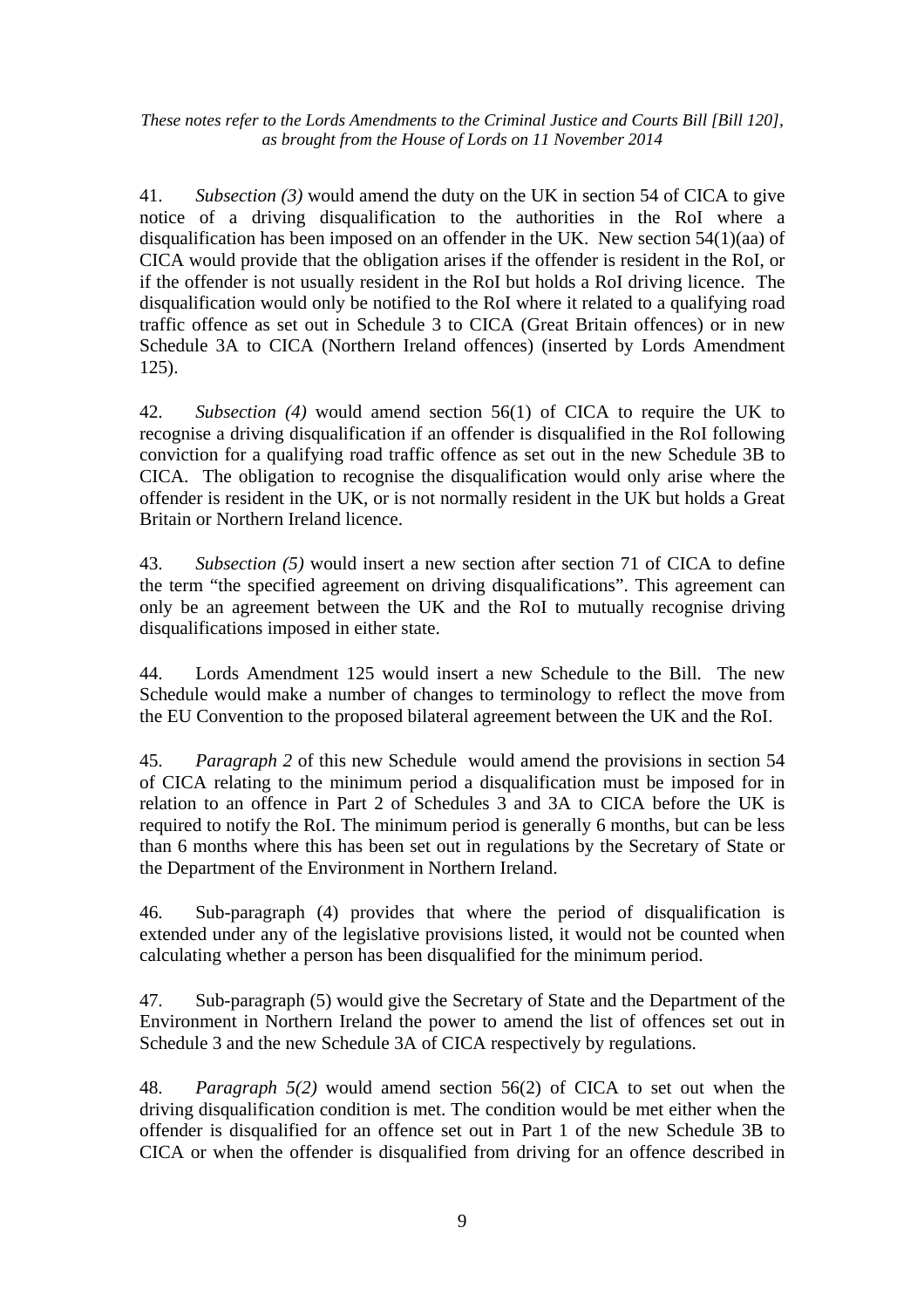Part 2 of that Schedule for more than the minimum period.

49. *Paragraph 5(4)* would provide that the "minimum period" is the period of less than 6 months specified by the Secretary of State in regulations or where no such period has been specified, 6 months.

50. *Paragraph 5(10)* would confer power on the Secretary of State to amend the list of offences set out in the new Schedule 3B to CICA by regulations.

51. *Paragraphs 11 and 12* would amend sections 68 and 69 respectively to reflect the extension of section 57 to those who hold a licence in Great Britain or Northern Ireland but are not normally resident there.

52. *Paragraph 14* would provide for the affirmative procedure to apply when the Secretary of State makes regulations to amend the offences listed in Schedule 3 or 3B to CICA or to specify an agreement under section 71A of CICA.

53. *Paragraph 15* would provide that regulations made by the Department of the Environment in Northern Ireland to amend the offences listed in Schedule 3A to CICA would be subject to the approval of the Northern Ireland Assembly.

54. *Paragraph 18* would set out the definition of "normally resident" by reference to article 12 of Directive 2006/126/EC of the European Parliament and of the Council of 20th December 2006 on driving licences.

55. *Paragraphs 19 and 20* would amend Schedule 3 to CICA to set out the offences for which driving disqualifications are recognised for the purposes of section 54. Schedule 3 would contain offences under the law of England and Wales and Scotland and new Schedule 3A would contain offences under the law of Northern Ireland. New Schedule 3A lists two offences that do not currently appear in Schedule 3: causing death or grievous bodily injury by careless or inconsiderate driving (Article 11A of the Road Traffic (Northern Ireland) Order 1995) and causing death or grievous bodily injury by driving: unlicensed, disqualified or uninsured drivers (Article 12B of that Order).

56. *Paragraph 21* would insert a new Schedule 3B to CICA which would set out the offences under the law of the RoI for which driving disqualifications are recognised for the purposes of section 56.

57. *Paragraph 22* would remove an amendment which was made in paragraph 93 of Schedule 21 to the Coroners and Justice Act 2009, which would be superseded by the amendment made by paragraph 2(4) of the new Schedule.

58. *Paragraph 23* would define a transitional period which would run from 1 December 2014 until the date when the amendments made in this Bill are in force and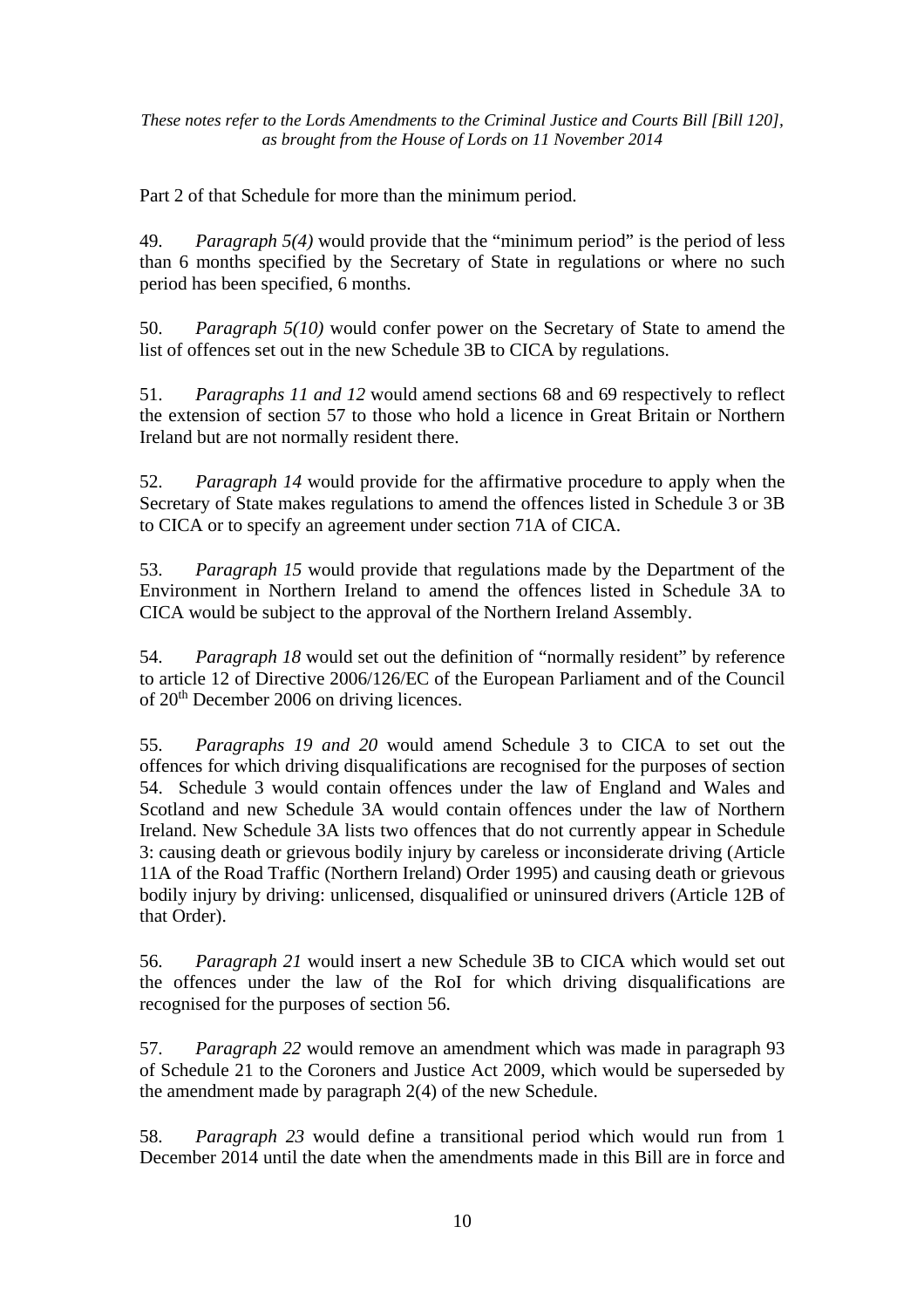the new bilateral agreement enters into force.

59. *Paragraph 24* would prevent the Secretary of State and the Department from having to comply with sections 55, 57 and 70(3) of CICA during the transitional period, i.e. when there is no international agreement on mutual recognition of driving disqualifications between the UK and the ROI.

60. Lords Amendments 108 and 111 would provide that the transitional provisions set out in paragraphs 23 to 25 of the new Schedule would come into force on the date of Royal Assent. *Paragraph 25* of the new Schedule would provide that paragraphs 23 and 24 are to be treated as having come into force on 1 December 2014, i.e. at the beginning of the transitional period.

61. *Paragraph 26* of the new Schedule states that once the transitional period ends, the Secretary of State and the Department would only be required to comply with sections 55, 57 and 70(3) in relation to offences committed after the end of the transitional period.

62. *Paragraph 27* states that none of the amendments to CICA in this Bill would affect the application of CICA to a case where a notice has already been given to an offender under section 57 of CICA before 1 December 2014.

## *Lords Amendments 70 to 72, 116, 118, 126 and 142*

63. Lords Amendment 70 would create a new offence of disclosing private sexual photographs and films with intent to cause distress.

64. *Subsection (1)* would provide that this offence would be committed if the disclosure was made without the consent of an individual ("the victim") who appears in the photograph or film, and with the intention of causing that victim distress. *Subsection (8)* would make it clear that the defendant would not be taken to have the required intention merely because the distress naturally followed from the disclosure.

65. Subsection (1) is subject to *subsection (2)* which provides that the offence would not be committed if the photograph or film was only disclosed to the victim.

66. *Subsections (3), (4) and (5)* set out the defences which would apply to the offence. The burden of proving, under *subsection (3),* a reasonable belief that the disclosure was necessary to prevent, detect or investigate crime would be on the defendant.

67. However where the defendant provides sufficient evidence to raise an issue in respect to the matters set out in *subsections (4) and (5)* it would be for the prosecution to disprove those matters beyond all reasonable doubt in order to secure a conviction.

68. The defence in *subsection (4)* would in principle apply to those directly engaged in journalism or to their sources because the defence would apply both to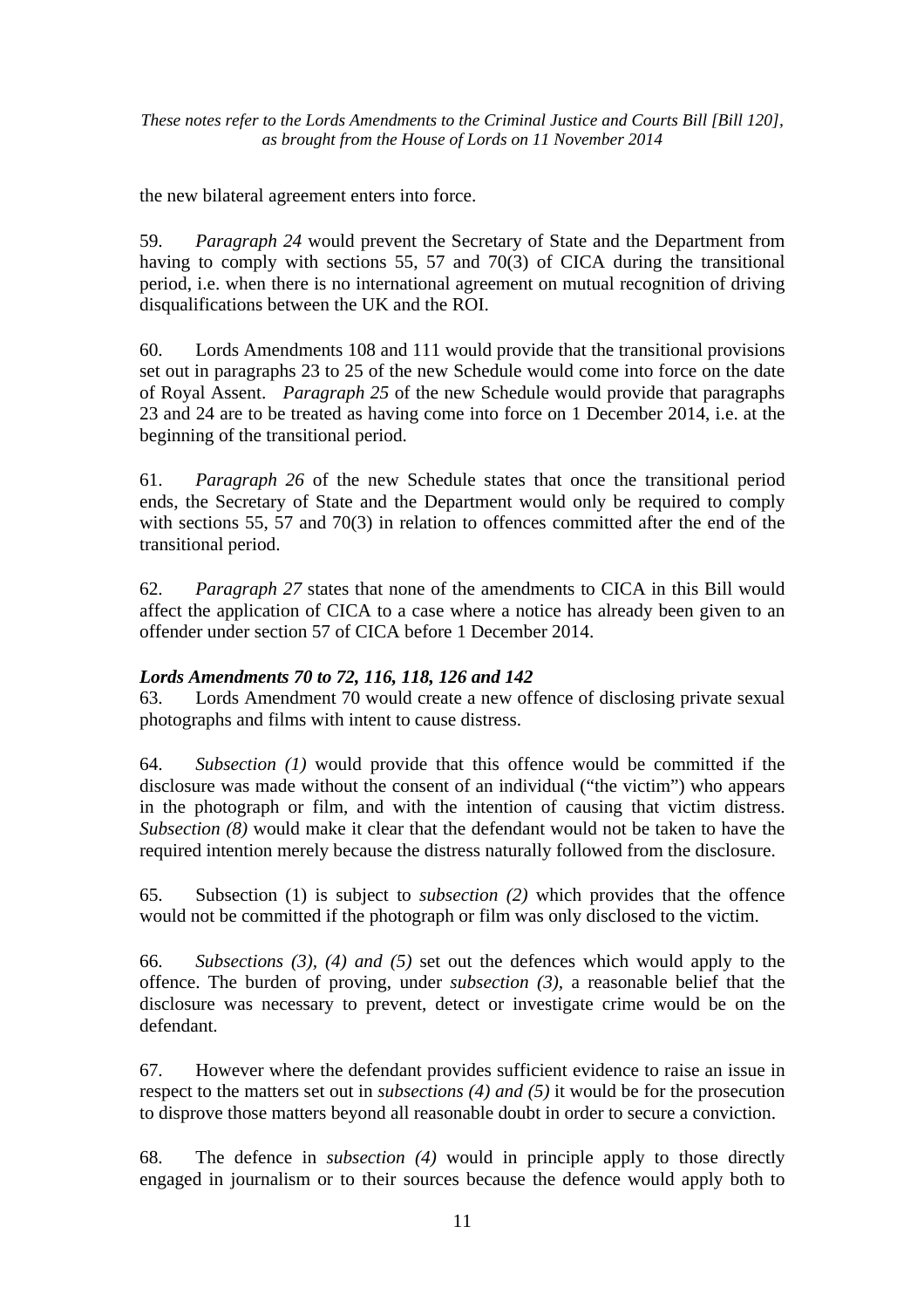disclosure in the course of publication of journalistic material and to disclosure with a view to such publication. In either case the defendant would need to show that he or she reasonably believed that there was, in all the circumstances, a public interest in the publication in question. *Subsection (7)(b)* would define "publication" as disclosure to the public at large or to a section of the public.

69. The defence in *subsection (5)* would apply where the defendant could show that he or she reasonably believed that the photograph or film in question had previously been disclosed for reward; for example the defendant might have a reasonable belief that the photograph or film had previously been published on a commercial basis because he or she had seen it in a magazine. The previous disclosure for reward could have been made either by the victim of the offence or by another person. In addition the defendant would need to show that he or she had no reason to believe that this previous disclosure for reward was made without the consent of the victim of the offence. For example, the defence would fail if the prosecution proved that the victim had told the defendant that they did not consent to the previous disclosure for reward.

70. *Subsection (7)(a)* would clarify that, for the purposes of the offence, "consent" to the disclosure of the photograph or film (whether on the occasion to which the offence relates or on a previous occasion for commercial reward) could be general consent covering the disclosure of the material or specific consent to the particular disclosure in question.

71. *Subsection (9)* would provide that the offence of disclosing a private sexual photograph or film with intent to cause distress is triable either way and can therefore be tried in either a magistrates' court or the Crown Court. Until section 154(1) of the Criminal Justice Act 2003 comes into force, the maximum term of imprisonment on summary conviction would be 6 months (*subsection (11))*. *S*ection 85 of the Legal Aid, Sentencing and Punishment of Offenders Act 2012 will remove the limit on fines that can be imposed in the magistrates' court. However, until it comes into force, any fine imposed must not exceed the statutory maximum *(subsection (12))*.

72. Lords Amendment 126 would insert a new Schedule into the Bill to address the position of providers of information society services in respect of clause *(Disclosing private sexual photographs and films with intent to cause distress)*, as inserted by Lords Amendment 70.

73. *Paragraph 1* of the new Schedule would extend liability to a service provider established in England and Wales (an "E&W service provider") in respect of a photograph or film which is disclosed in an EEA state other than the UK.

74. Sub-paragraph (2) of paragraph 1 would make clear that clause (*Disclosing private sexual photographs and films with intent to cause distress*) applies to an E&W service provider who discloses a photograph or film in the course of providing information society services in a European Economic Area state that is not the United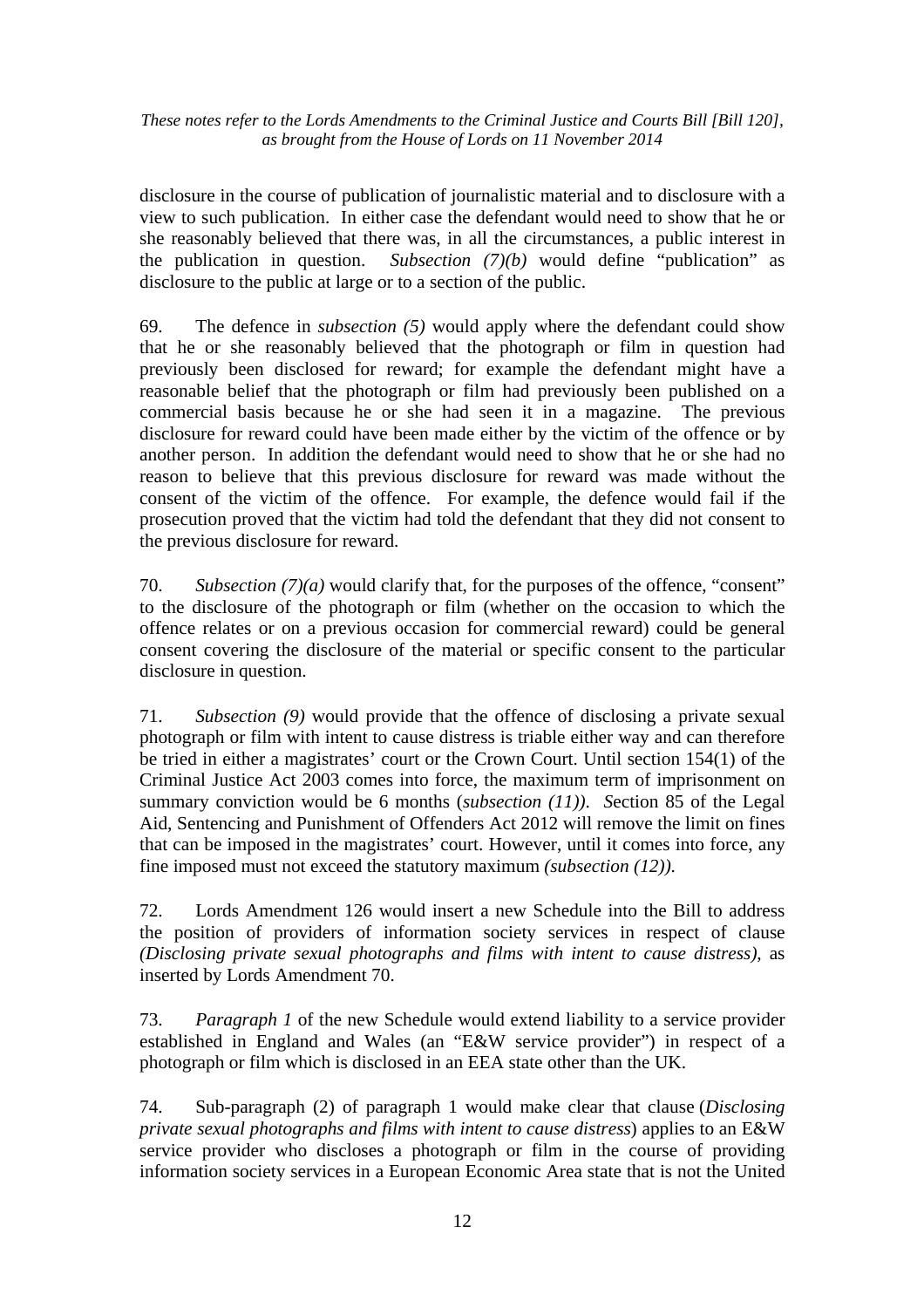## Kingdom.

75. Sub-paragraph (3) of paragraph 1 would provide for proceedings in respect of an offence under clause (*Disclosing private sexual photographs and films with intent to cause distress*) to be dealt with in any place in England and Wales as if it had been committed in that place.

76. *Paragraph 2* of the new Schedule would restrict when proceedings may be instituted against non-UK service providers in the European Economic Area.

77. Sub-paragraph (1) of paragraph 2 would apply paragraph 2 to a service provider established in a European Economic Area state other than the United Kingdom (a "non-UK service provider").

78. Sub-paragraphs (2) to (4) of paragraph 2 would set out the derogation conditions that must be satisfied for proceedings against a non-UK service provider to be instituted. These are where proceedings are necessary for the purposes of the pursuit of public policy, an information society service prejudices or presents a serious or grave risk of prejudice to the pursuit of public policy and is proportionate to the pursuit of public policy.

79. *Paragraph 3* of the new Schedule would set out exceptions for mere conduits.

80. Sub-paragraphs (1) to (3) of paragraph 3 would set out when a service provider is not capable of being guilty of an offence under clause (*Disclosing private sexual photographs and films with intent to cause distress*). The circumstances are where the information society service provided consists of the provision of access to a communication network or the transmission in a communication network of information provided by a recipient of the service. In such circumstances the service provider is not capable of being guilty of an offence if it does not initiate the transmission, select the recipient of the transmission or select or modify the information contained in the transmission.

81. Sub-paragraph (4) of paragraph 3 would set out that if a service provider stores the information for longer than is reasonably necessary for the transmission it is capable of being guilty of an offence.

82. *Paragraph 4* of the new Schedule would set out exceptions for caching.

83. Sub-paragraph (1) of paragraph 4 would set out that paragraph 4 applies where an information society service consists of the transmission in a communication network of information provided by a recipient of the service.

84. Sub-paragraphs (2) to (4) of paragraph 4 would set out the circumstances in which a service provider is not capable of being guilty of an offence under clause (*Disclosing private sexual photographs and films with intent to cause distress*)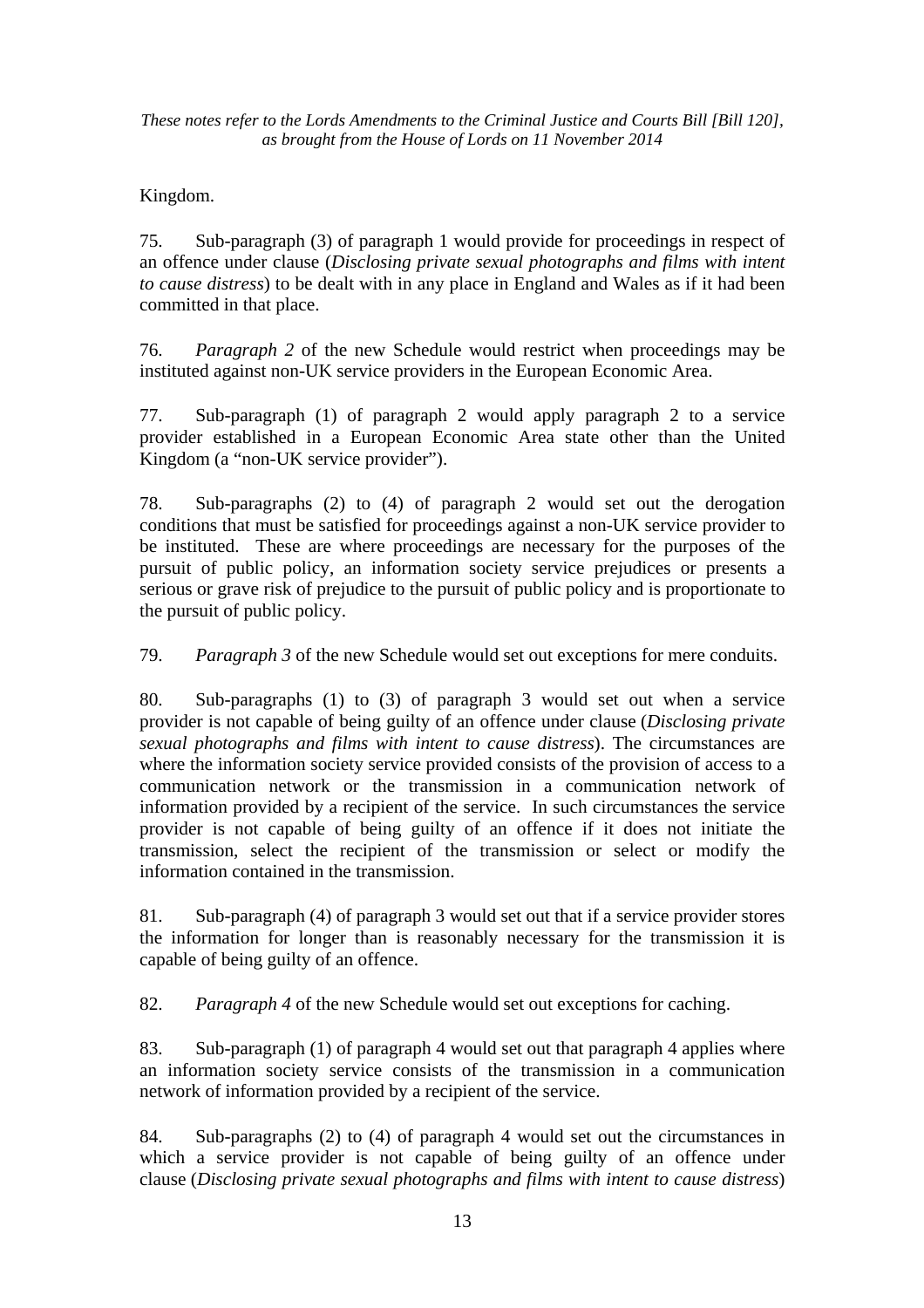in respect of the automatic, intermediate and temporary storing of information. The circumstances are where: the storage of information is solely for the purpose of making more efficient the onward transmission of information to other recipients of the service at their request; and the service provider does not modify the information, complies with any conditions attached to having access to the information and expeditiously removes the information or disables access to it. The service provider should expeditiously remove the information where it obtains actual knowledge that the information at the initial source of the transmission has been removed from the network, access to the information has been disabled or a court or administrative authority has ordered its removal or disablement.

85. *Paragraph 5* of the new Schedule would set out an exception for hosting.

86. Sub-paragraphs (1) to (4) of paragraph 5 would set out the circumstances in which a service provider is not guilty of an offence under clause (*Disclosing private sexual photographs and films with intent to cause distress*) where in the course of providing an information society service it stores information provided by a recipient of the service. These circumstances apply where the recipient of the service is not acting under the authority or control of the service provider. The service provider must have no actual knowledge when the information was provided that it consisted of or included a private sexual photograph or film, that it was provided without the consent of an individual who appears in the photograph or film, or that the disclosure of the photograph or film was with the intention of causing distress to that individual. The service provider must, on obtaining such knowledge, expeditiously remove the information or disable access to it.

87. *Paragraph 6* of the new Schedule would define "disclose", "photograph or film", "recipient", "information society services", "service provider", and when a service provider is established in England and Wales or a European Economic Area state.

88. Lords Amendment 71 would define the terms "disclose" and "photograph or film" for the purposes of the offence in Lords Amendment 70.

89. By virtue of *subsections (2) and (3)* a disclosure would take place where a defendant, by any means, gives or shows the photograph or film to another person or makes it available to another person irrespective of whether the material in question had previously been disclosed to that person and whether or not the disclosure was for reward. Disclosure would therefore include electronic disclosure of a photograph or film, for example by posting it on a website or e-mailing to someone. It would also include the disclosure of a physical document, for example by giving a printed photograph to another person or displaying it in a place where other people would see it.

90. *Subsection (4*) would define "photograph or film". *Subsection (4)(a)* would make clear that the offence applies only to material which appears to be, or to contain,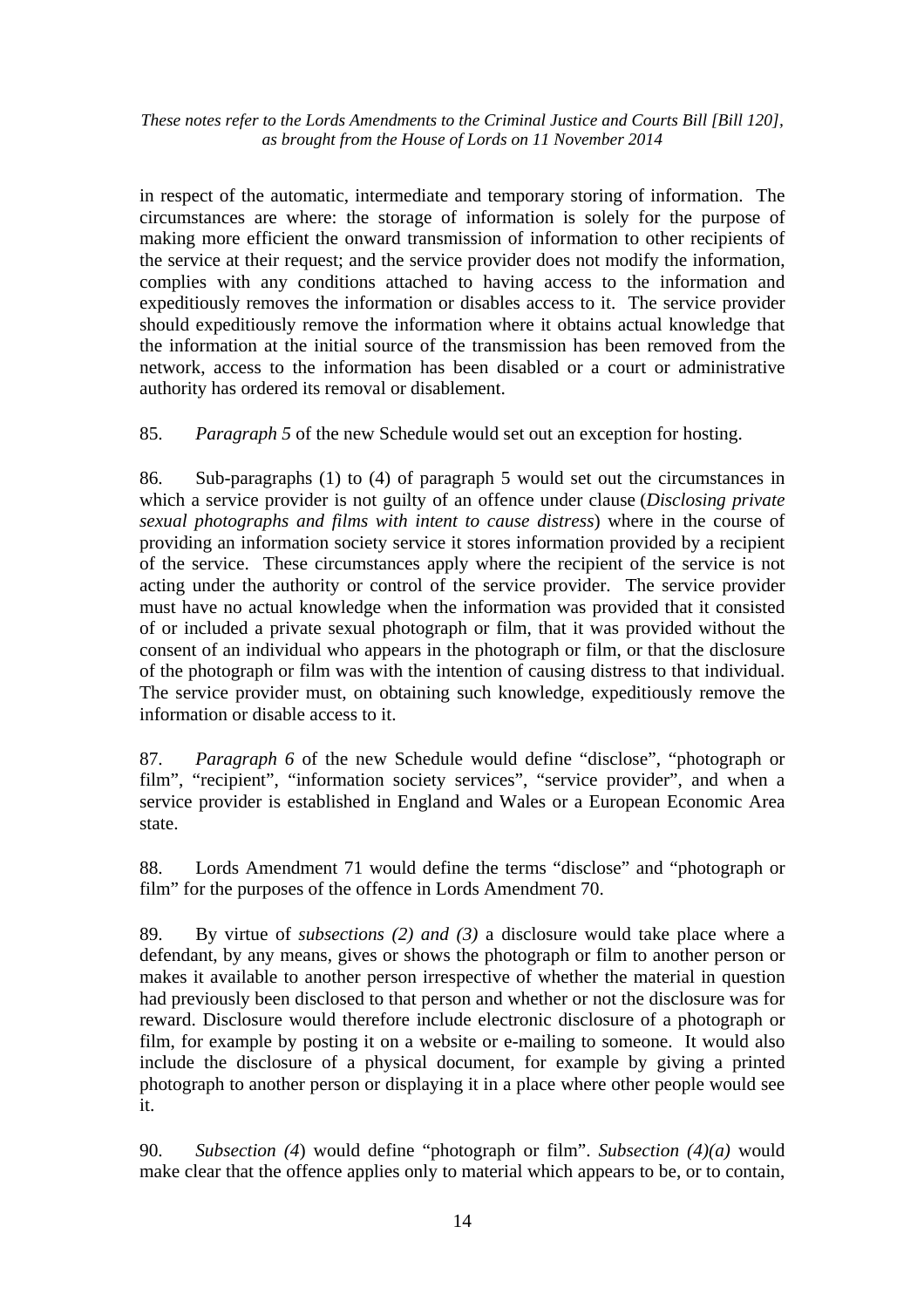a photographed or filmed image. A photographed or filmed image is a still or moving image (or part of an image) originally captured by photography or by the making of a film recording (*subsections (6) and (7))*. For example, an image, even if derived from a photograph, which has been digitally altered to look entirely like a drawing would not satisfy the test. But if a drawing had a photographed image or part of a photographed image transposed onto it, it would do so.

91. Where an image appears wholly or partly photographic, it will only fall within the terms of the offence if it is in fact derives wholly or partly from one or more photographed or filmed images (as to which see *subsection (4)(b)* and *subsections (6) and (7),* discussed above). The offence would therefore not apply if the disclosed material looked like a photograph but did not in fact contain any photographic element (for example because it had been generated entirely by computer).

92. By virtue of *subsection (5)* an image would still be considered to be a photograph or film for the purpose of the offence if it satisfied the requirement in subsection (4)(b), even if the original photograph or film recording had been altered in any way (for instance by being digitally enhanced). However, this is subject to *subsections (4) and (5)* of Lords Amendment 72 (see paragraphs 99 - 101 below).

93. *Subsection (8)* makes clear that references to a photograph or film include a negative version of a still or moving image that is a photograph or film and stored data that can be converted into such a still or moving image – for instance that which is stored on a hard drive or disc.

94. Lords Amendment 72 would explain the meaning of "private" and "sexual" for the purposes of the offence created by Lords Amendment 70.

95. The effect of *subsection (2)* would be to exclude from the ambit of the offence a photograph or film that shows something that is of a kind ordinarily seen in public. This means that a photograph or film of something sexual (such as people kissing) would not fall within the ambit of the offence if what was shown was the kind of thing that might ordinarily take place in public.

96. The effect of s*ubsection (3)(a)* is to provide that a disclosure of a photograph or film which shows all or part of an individual's exposed genitals or pubic area would be considered sexual for the purposes of the offence in Lords Amendment 70.

97. Where a photograph or film does not show such an image it would still, by virtue of *subsection (3)(b)*, be considered sexual if a reasonable person would regard it as such because what is shown is by its nature sexual.

98. Where what is shown is not by its nature sexual, *subsection (3)(c)* would provide that a photograph or film is nevertheless to be considered sexual where a reasonable person would regard the content of the photograph or film when taken as a whole as sexual. For example, a photograph of someone wearing their underwear is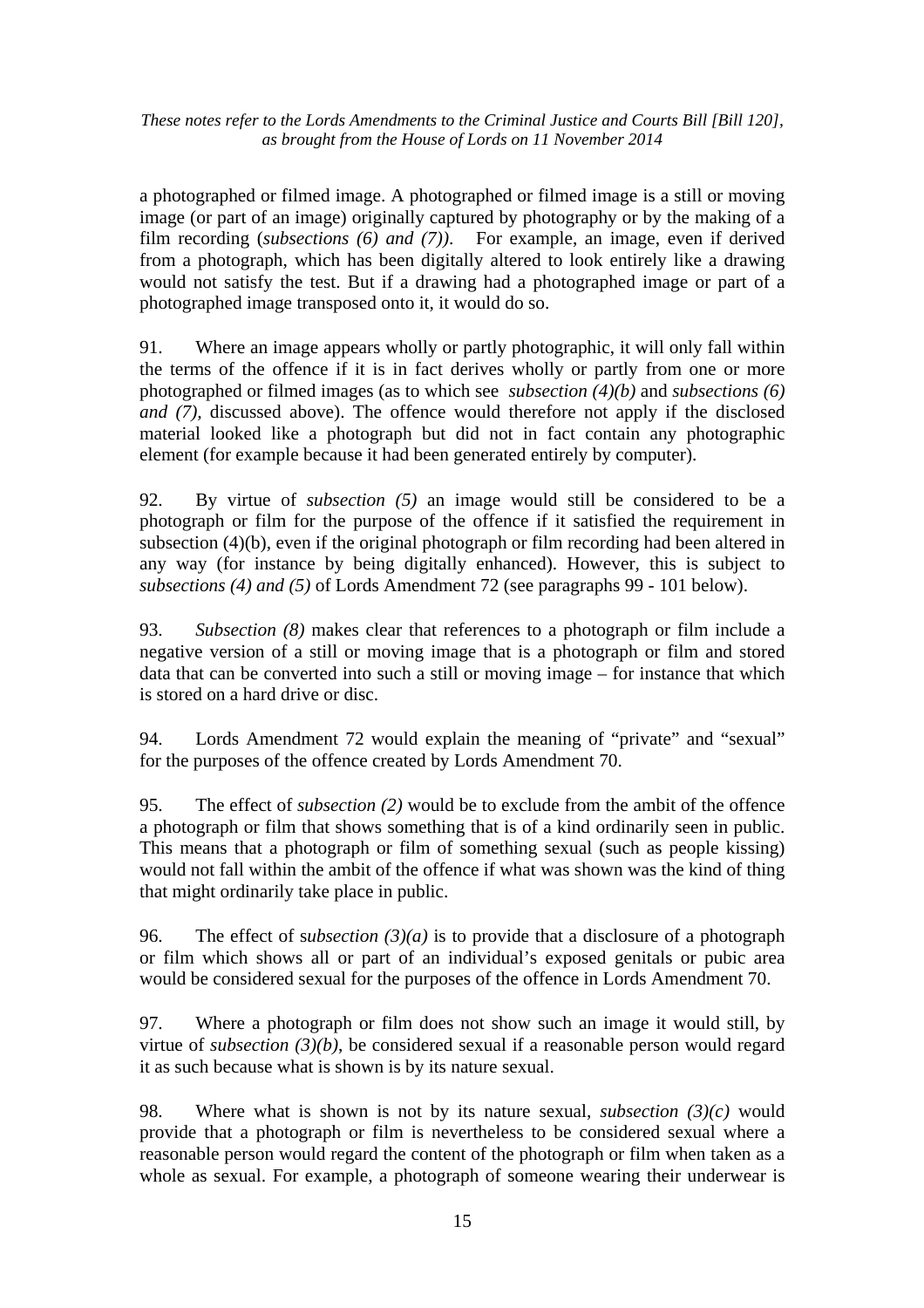not necessarily sexual, but a reasonable person might consider it to be so if the content of the picture, including for example what else was (or was not) shown or the manner in which the person was posing, would lead a reasonable person to consider it as such.

99. *Subsections (4) and (5)* would set out the circumstances in which a photograph or film which contains content which is private or sexual is not to be considered private and sexual for the purposes of the offence created by Lords Amendment 70.

100. Those provisions would apply (*subsection (4))* where a photograph or film has been altered in any way (for example by manipulating a part of the image using a computer programme) or where the photograph or film combines a photographed or filmed image with either another such image (for example where two photographs have been spliced together) or another kind of image (for example where a photograph of individuals has been superimposed on a wholly computer generated picture).

101. An image of that kind would not be private and sexual if:

- no part of the photograph or film in question originated from a photographed or filmed image that was itself private and sexual;
- the photograph or film was only private or sexual because the photographed or filmed element has been altered or combined with other material (for example, where a non-sexual photograph or film recording had been altered to make it private and sexual, or where it has been placed next to another image in a way which made the image as a whole appear to be private and sexual);
- the victim of the offence only appeared as part of, or with, whatever made the photograph or film private and sexual because the photograph or film in question has been created in one of the ways set out in paragraph 100 above (for example, where a non-sexual photograph of a person has been merged with a sexual photograph that did not originally feature that person).

102. Lords Amendments 116 and 118 would amend the extent provision in order that the offence and its associated Schedule would extend to England and Wales only.

103. Lords Amendment 142 would amend the long title in consequence of Lords Amendments 70 to 72.

#### *Lords Amendments 73 and 143*

104. The new clause inserted by Lords Amendment 73 would amend the "grooming" offence under section 15 of the Sexual Offences Act 2003. The offence currently applies to a person who communicates with a child on at least two occasions, and who subsequently meets or arranges to meet that child in order to commit a sexual offence. This clause reduces the number of occasions on which the defendant must initially meet or communicate with the child, so that a single meeting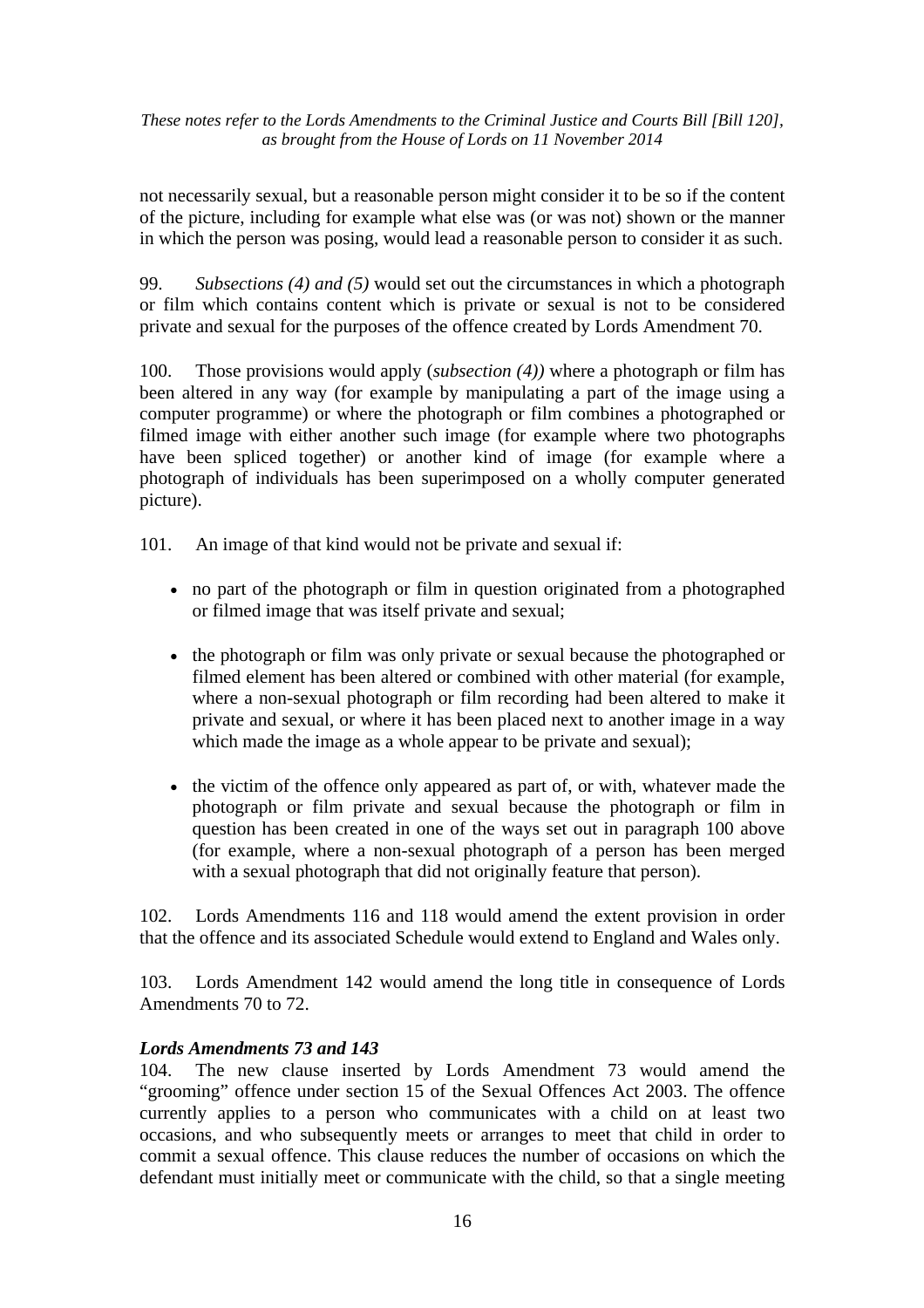or communication will suffice.

## *Lords Amendment 74*

105. Lords Amendment 74 resulted from a Government defeat. It would preclude the placing of any female or of any male under 15 years of age in a secure college provided under section 43 of the Prison Act 1952.

## *Lords Amendment 75*

106. Lords Amendment 75 would change the definition of "arrested juvenile" in the Police and Criminal Evidence Act 1984 ("PACE") to include a person of the age of 17 (currently the definition covers 10 to 16 year olds).

107. The amendment would affect Part 4 of PACE. The effect of this change would be that where a 17 year old who is arrested and charged is not released (either on bail or without bail) then, as with 10 to 16 year olds, the police will be required, where practicable, to transfer them to local authority accommodation, as is required under section 38(6) of PACE. Currently 17 year olds who are denied bail would be kept in police custody before appearing at court.

108. For those 17 year olds where transfer to local authority accommodation is not practicable, the requirement under section 38(6)(a) to complete a certificate by way of explanation of their continued detention overnight at the police station would apply.

109. The amendment would also affect section 39 of PACE, so that a custody officer's responsibility to arrested 17 year olds (as with 10 to 16 year olds) would cease when they were moved to local authority accommodation.

## *Lords Amendments 76 to 81 and 132 to 139*

110. Lords Amendment 76 would provide that a prosecutor must serve a single justice procedure notice on a designated officer for a magistrates' court (the person responsible for administrating the process) and not a specific court. This is already set out in the procedure as described in clause 38.

111. Lords Amendment 77 would fulfil a commitment made during House of Commons Committee to ensure a single justice can consider a defendant's driving record before sentencing. It would enable a single justice to consider documents *described* in the single justice procedure notice sent to the defendant as well as those *served* on the defendant.

112. Lords Amendment 78 would make explicit that where the defendant has indicated their wish to plead guilty in response to the single justice procedure notice, the court can try the case as if they have pleaded guilty. It converts a defendant's indication of a guilty plea into an actual guilty plea before the court.

113. Lords Amendment 79 would clarify two distinct circumstances in which a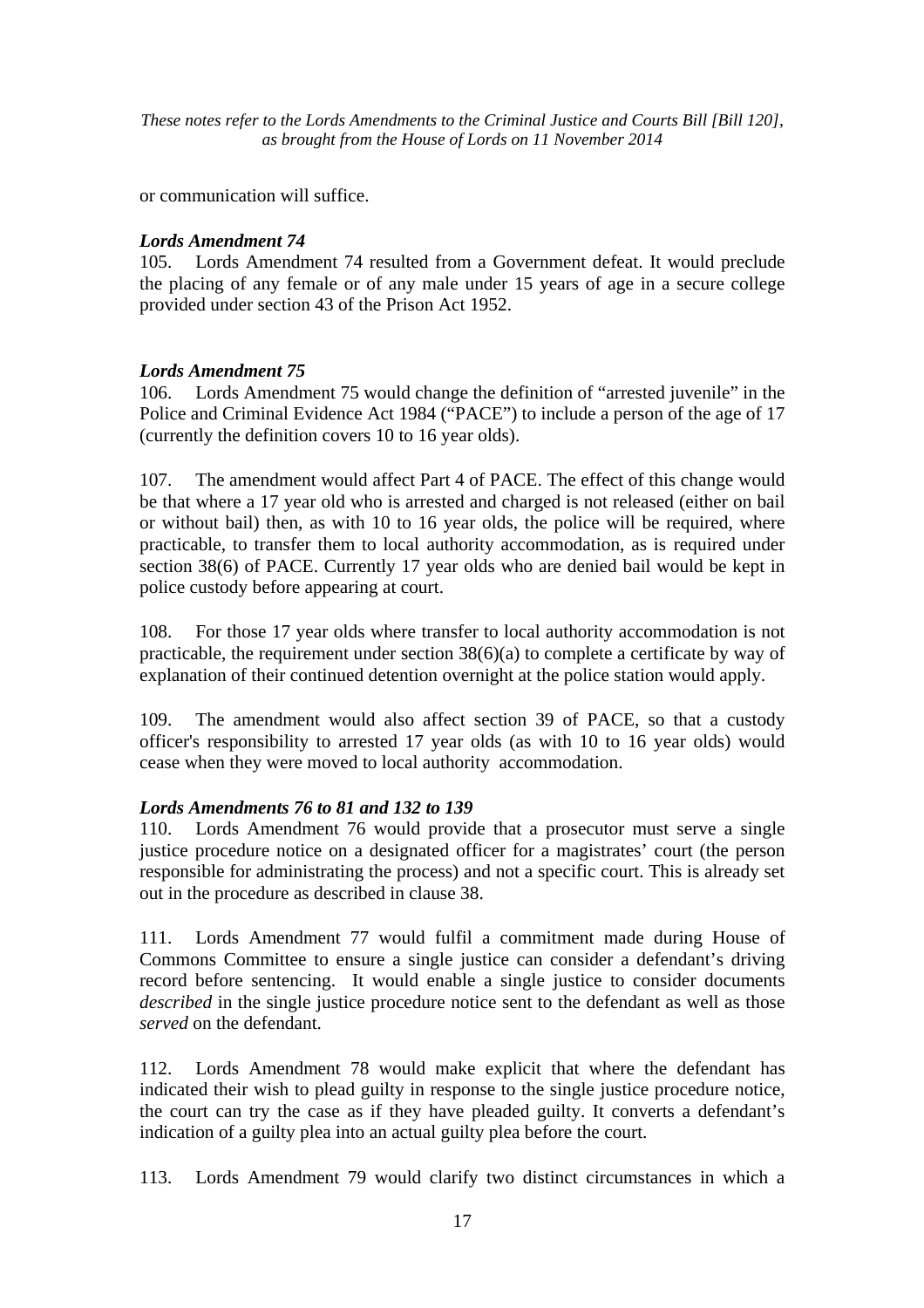single justice may not continue to consider a case under the single justice procedure, i.e. pre-conviction when considering whether the single justice procedure is appropriate for trying the case (see new section 16B(1)) and post-conviction when considering matters which come to light when considering sentencing (see new section  $16C(1)$ ).

114. Lords Amendment 80 would explicitly provide for the admissibility of evidence so that any statements served with or described in the single justice procedure notice (see Lords Amendment 77) can be taken as proof of the facts stated. It would make clear that a single justice can consider whether to proceed if the nature of the evidence suggests it would be inappropriate to do so.

115. Lords Amendment 81 would add to the sentencing powers of the single justice enabling them to make an order that the penalty points attributed to an offence are reduced after a certain period for attendance on a driving course. This is a currently uncommenced provision in section 30A of the Road Traffic Offenders Act 1988.

116. Lords Amendment 132 would enable a summons to be served in Scotland or Northern Ireland following a decision by a single justice that it was no longer appropriate to continue trying a case under the single justice procedure.

117. Lords Amendment 133 concerns cases where a single justice has adjourned a case because they are considering imposing a driving disqualification and the defendant wishes to make representations. The amendment would ensure that a traditionally-constituted magistrates' court could decide the case without having to go through the process of adjourning it again.

118. Lords Amendment 134 would introduce a test for dealing with defects in summons for single justice cases so that, where it is "likely" that the defendant has been misled by a variance between the written charge and prosecutor's evidence, the case would be considered unsuitable for the single justice procedure and referred to a traditional magistrates' court.

119. Lords Amendment 135 would clarify at what point under the single justice procedure a defendant subject to a possible driving disqualification would be required to produce their driving licence, i.e. after they have been notified of the court's intention to disqualify or at the hearing at which they intend to make representations.

120. Lords Amendment 136 relates to circumstances where a person has been issued a "receipt" after having surrendered their driving licence following the imposition of a fixed penalty notice. It would provide that in such cases a "receipt" can be produced rather the licence under the arrangements set out in Lords Amendment 135.

121. Lords Amendment 137 would ensure section 68 of the Pension Schemes Act 1993 applies to cases under the single justice procedure enabling a defendant facing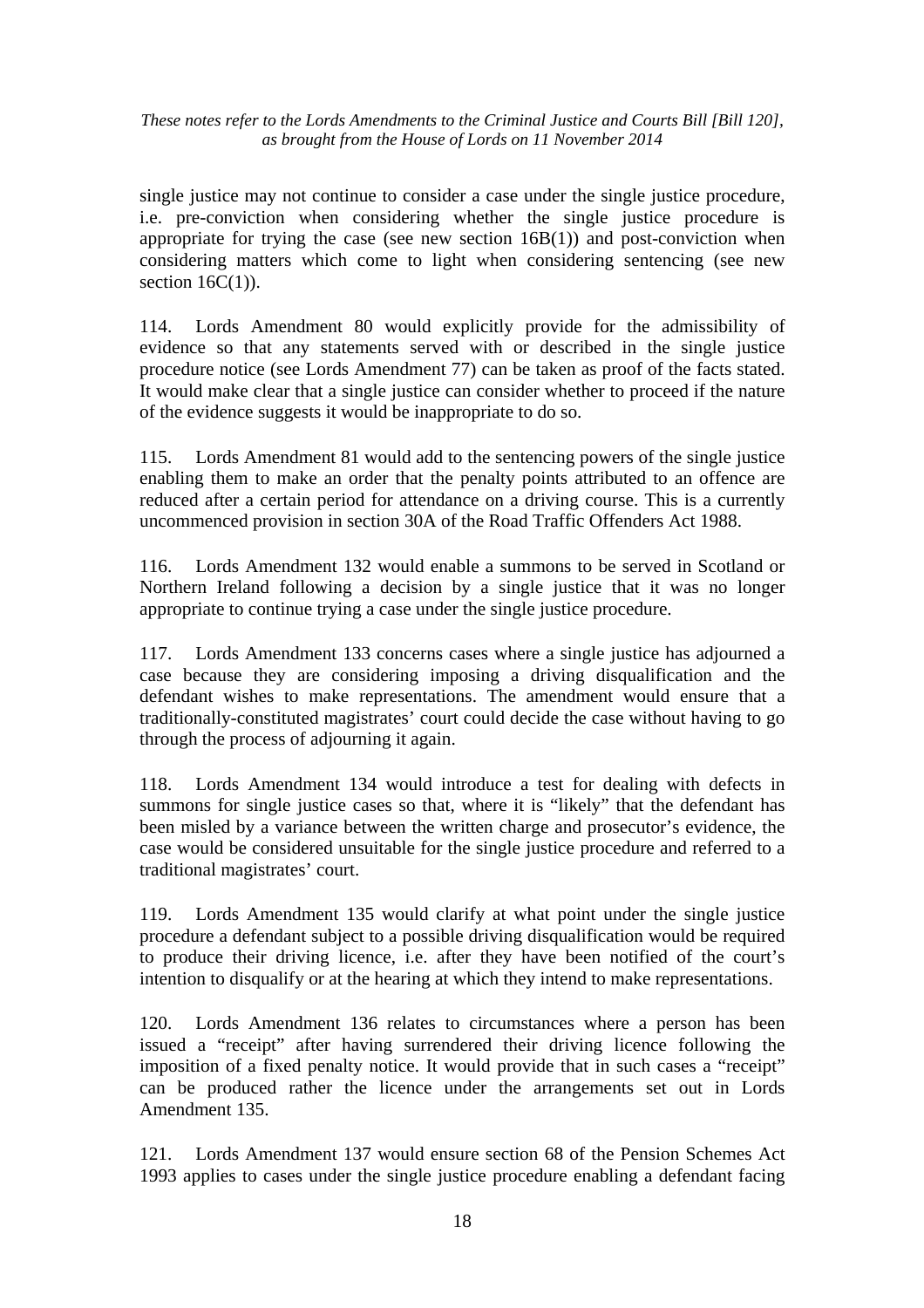trial for non-payment of pension premiums to admit in writing to failing to pay other premiums allowing the court to sentence as if these other charges had been proven.

122. Lords Amendment 138 would ensure section 55 of the Vehicle Excise and Registration Act 1994 applies to cases tried under the single justice procedure. This section deals with the calculation of additional penalties which can be imposed on persons convicted in their absence of offences relating to keeping an unlicensed vehicle and dishonoured cheques.

123. Lords Amendment 139 would ensure that section 164(5) of the Criminal Justice Act 2003 - which enables a court to fix a fine without sufficient information to make a proper determination of the financial circumstances of a defendant convicted in his or her absence - covered cases tried under the single justice procedure.

#### *Lords Amendment 82*

124. Lords Amendment 82 would increase the time limit for bringing prosecutions for offences under section 127 of the Communications Act 2003 from six months from the date of the offence to three years from that date, provided that the prosecution is brought not more than six months after evidence which the prosecutor considers sufficient to justice proceedings comes to the prosecutor's knowledge. This amendment would be in keeping with clause 27 of the Bill which has the effect of extending the time limit for prosecution for the offence in section 1 of the Malicious Communications Act 1988. The effect of this amendment therefore would be to bring the prosecution time limits for these complementary offences into line and allow more time for investigation.

#### *Lords Amendment 83, 108 and 109*

125. Lords Amendment 83 would clarify the effect of section 22A of the Magistrates' Courts Act 1980, inserted by section 176 of the Anti-social Behaviour, Crime and Policing Act 2014, which made theft from a shop of property valued at £200 or less a summary offence.

126. The defendant's right to elect to be tried in the Crown Court was retained. Lords Amendment 83 would make it clear that a low-value shoplifting case in which the defendant elects to be tried in the Crown Court is to be treated in the same manner as an either-way offence in which the defendant has so elected. Lords Amendments 108 and 109 would amend the Bill's commencement provisions so that these changes take effect two months after the Bill is passed.

#### *Lords Amendment 84*

127. Lords Amendment 84 would replace *subsection (5)* of clause 45 (personal injury claims: cases of fundamental dishonesty) with a new subsection. The amendment is intended to clarify that when assessing costs in the proceedings, a court which dismisses a claim under this clause must deduct the amount recorded in accordance with *subsection (4)* from the amount which it would otherwise order the claimant to pay in respect of costs incurred by the defendant. For example, if the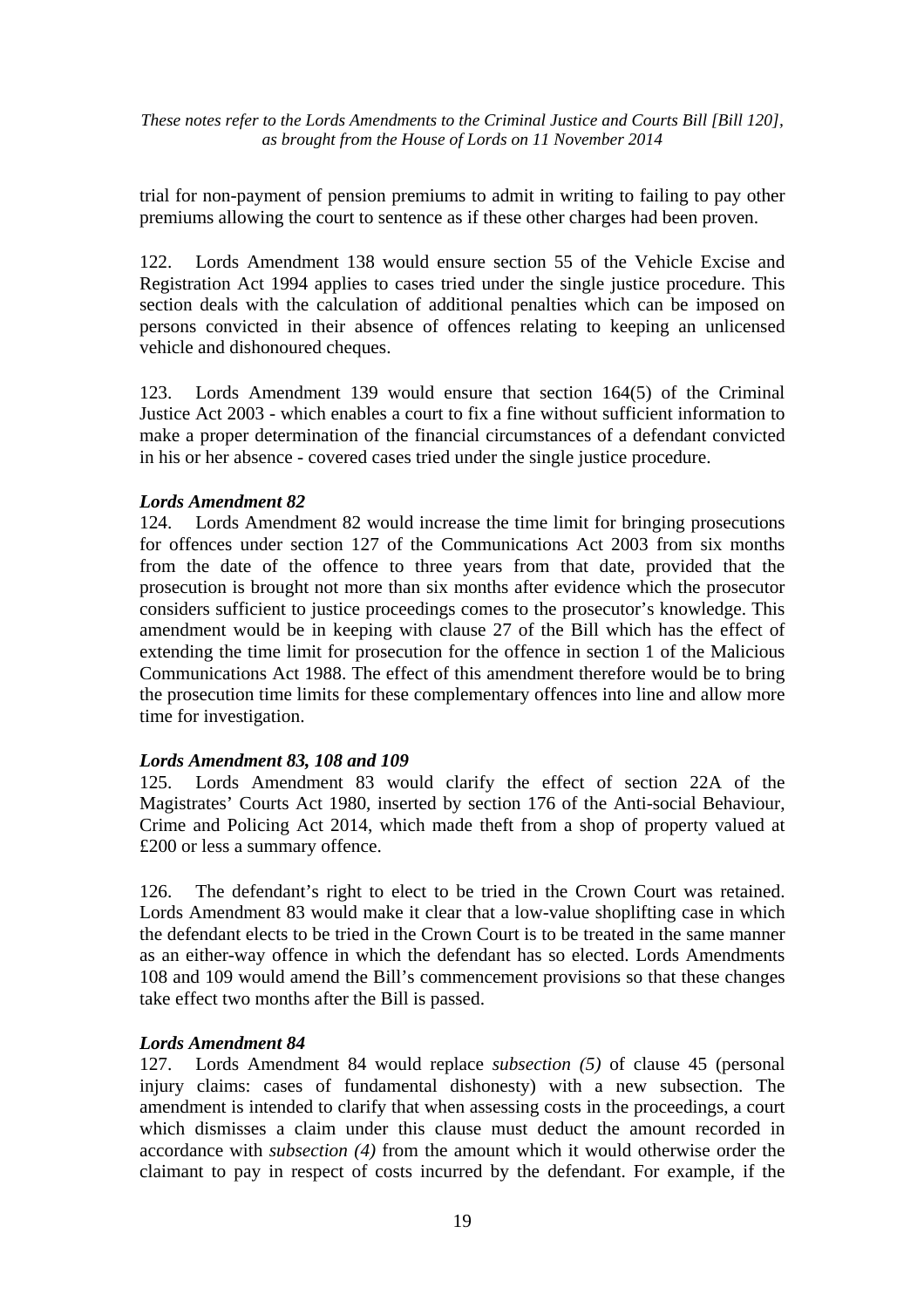amount of damages which the court records that it would have awarded but for the finding of fundamental dishonesty were £50,000, and (but for subsection (5)) the claimant would have been ordered to pay the defendant's costs in the sum of £100,000, the court must order the claimant to pay the defendant only £50,000 in total.

## *Lords Amendment 85 to 88 and 117*

128. Lords Amendment 85 would ban the offer of a benefit by a regulated person (as defined in Lords Amendment 87) to a potential claimant where the benefit offered is an inducement in respect of a personal injury claim and is not related to the provision of legal services in connection with the claim. *Subsection (2)* would provide that the offer of a benefit is an inducement if that benefit is intended to encourage, or is likely to have the effect of encouraging, a person either to make a personal injury claim or to seek advice from a legal service provider with a view to making such a claim. *Subsection (4)* would prevent such offers being routed via a third party. Lords Amendment 87 would define "benefit" as any benefit, whether or not in money or other property and whether temporary or permanent, and any opportunity to obtain a benefit (for example, the offer to be entered in a draw for a prize).

129. Lords Amendment 86 would require relevant regulators to have arrangements in place to monitor and enforce the ban on offering inducements to make personal injury claims. *Subsections (2) and (3)* would permit regulators to make rules and to use existing powers to enable them to monitor and enforce the ban. *Subsection (4)* would provide that a breach of the ban would not make a person guilty of an offence or give rise to a right of action for breach of statutory duty.

130. Under *subsection (6),* rules would be able to provide for the offer of a benefit to be treated as an inducement to make a claim unless the regulated person can show that the benefit was not offered as an inducement, either because it was offered for a reason other than encouraging the person to make a claim or to seek advice from the regulated person about making a claim, or because the benefit offered was related to the provision of legal services in connection with the claim. *Subsection (5)* defines the circumstances in which *subsection (6*) applies.

131. In Lords Amendment 87, *subsection (1)* would list both the regulators who are required to monitor and enforce the ban on offering inducements to potential claimants in respect of personal injury claims (including the General Council of the Bar, the Law Society and the Chartered Institute of Legal Executives) and those legal service providers to whom the ban would apply ("regulated persons", namely barristers, legal executives, solicitors and alternative business structures). The Lord Chancellor would have power by regulations to extend the prohibition and the duty to monitor and enforce it to other regulators and regulated persons, if required. *Subsection (2)* provides relevant definitions.

132. Lords Amendment 88 would provide that regulations made under the new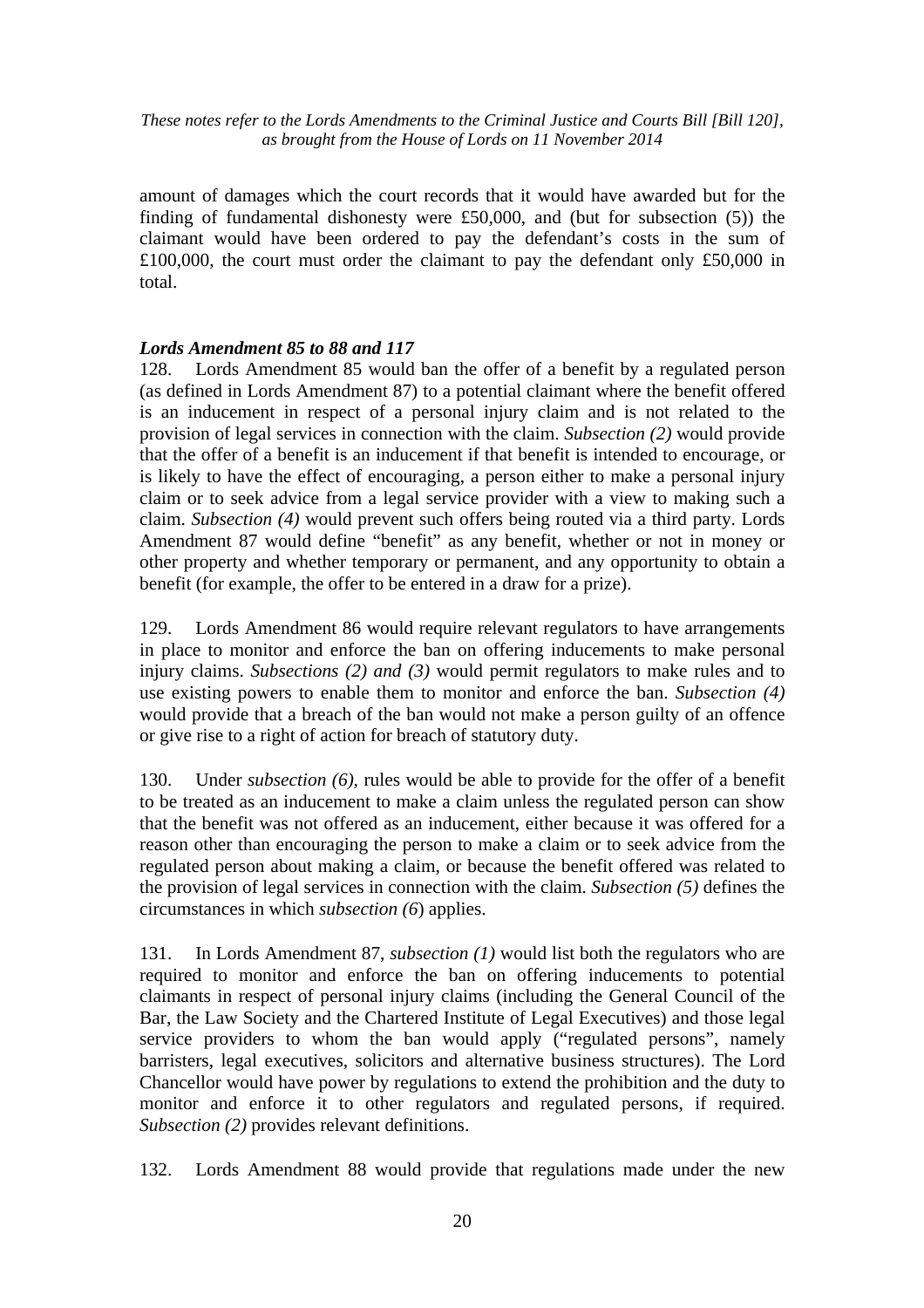clauses inserted by Lords Amendment 85 *(Rules against inducement to make personal injury claims)* and Lords Amendment 87 *(Inducements: interpretation)* would be made by statutory instrument. Regulations made under the new clause inserted by Lords Amendment 85 would be subject to the affirmative procedure and regulations made under the new clause inserted by Lords Amendment 87 would be subject to the negative procedure.

133. Lords Amendment 117 would provide for the new clauses inserted by Lords Amendments 85 to 88 to extend to England and Wales only.

#### *Lords Amendments 89 and 110*

134. Section 53 of the Mental Capacity Act 2005 ("2005 Act") sets out the routes of appeal for cases in the Court of Protection. The general position is that appeals from any level of judge of that Court must lie to the Court of Appeal (see section 53(1)). However, section 53(2) provides that rules of court may make provision for appeals from certain levels of judge in the Court of Protection to lie to another judge within that Court.

135. The Crime and Courts Act 2013 added to the categories of judge in section 46 of the 2005 Act who are eligible for nomination to sit in the Court of Protection, but did not expand section 53(2) of the 2005 Act to enable appeals from any of the new categories of judge to lie within the Court of Protection. The result of this is that appeals from decisions of these additional categories of judge lie automatically to the Court of Appeal. This is likely to create additional work for that Court when the new categories of judge are deployed.

136. Lords Amendment 89 would enable rules of court to be made allowing appeals to be heard, where appropriate, within the Court of Protection rather than by the Court of Appeal. The rule-making power at section 53 is amended to permit appeals from decisions of any judge sitting in the Court of Protection, or of authorised officers, to lie to a specified description of judge in the Court of Protection. The power would be exercisable in relation to further appeals from decisions on appeal by judges.

137. Lords Amendment 110 would provide that the new clause inserted by Lords Amendment 89 comes into force on the day in which the Bill receives Royal Assent.

## *Lords Amendments 90, 91 and 113*

138. Lords Amendments 90 and 91 would remove clauses 51 and 52 from the Bill. Clause 51 amends the Contempt of Court Act 1981 to give a defence to publishers where they first made material available to the public prior to active proceedings, even if that material could prejudice a trial. The defence is available to publishers or distributors unless and until the Attorney General has given notice to the publisher or distributor that proceedings are active and that the material could prejudice it. Clause 52 provides a related right of appeal against court injunctions. Removing these clauses would mean that the operation of the strict liability rule under the Contempt of Court Act 1981 was unchanged. Lords Amendment 113 would remove subsection (2) in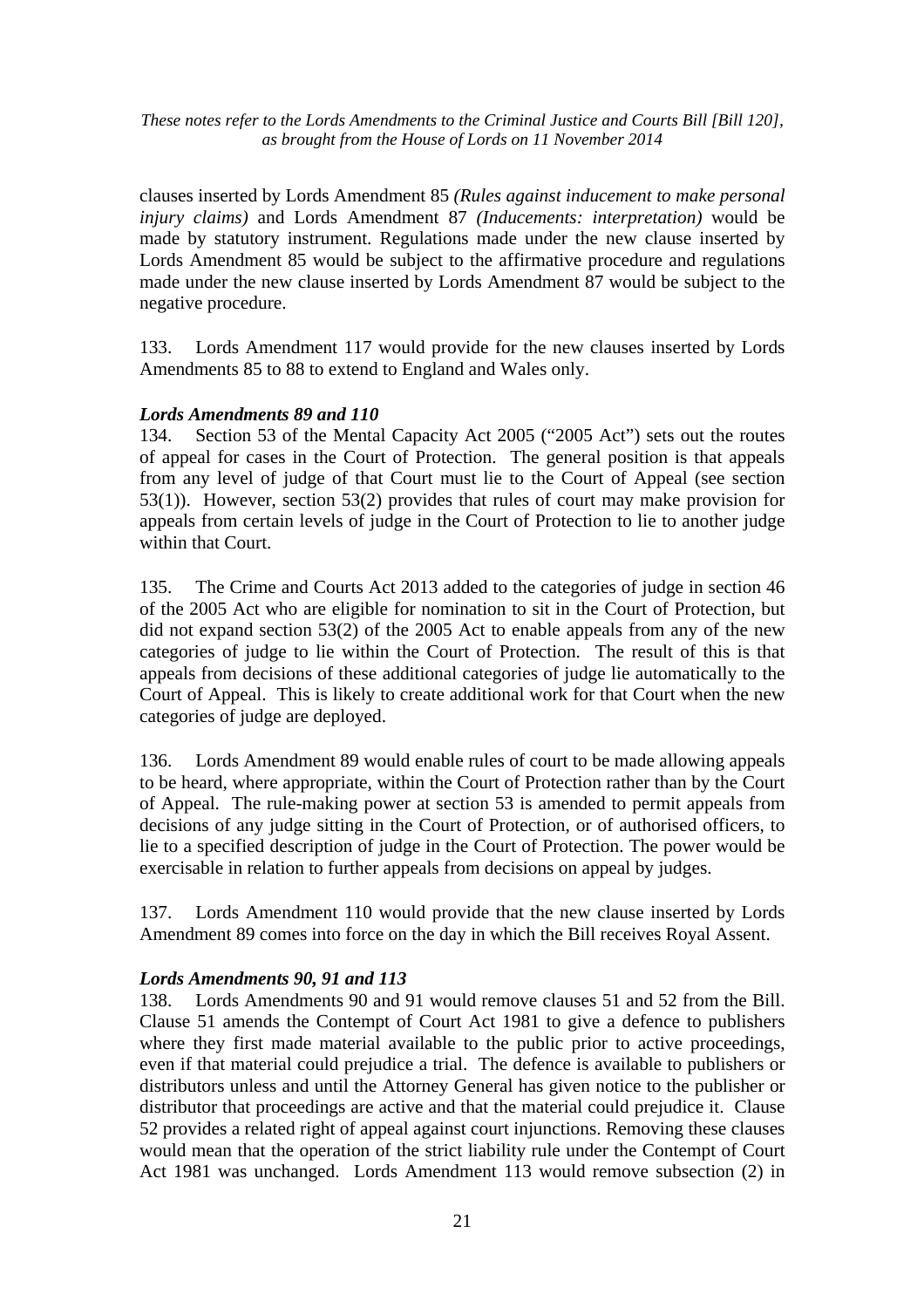clause 76, which provides for most of clauses 51 and 52 to extend to England and Wales only.

## *Lords Amendments 92 to 94, 112, 114 and 141*

## *Lifetime reporting restrictions in criminal proceedings for witnesses and victims under 18*

139. Lords Amendment 92 would insert a clause to make provision in respect of lifelong reporting restrictions ('a reporting direction') for victims and witnesses under the age of 18 involved in criminal proceedings or proceedings before a service court.

140. *Subsection (2)* of the clause would insert a new section 45A into the Youth Justice and Criminal Evidence Act 1999. Section 45A would apply in any criminal proceedings in any court in England and Wales and any proceedings in any service court in the United Kingdom or elsewhere. The power to make a reporting direction would be exercisable in respect of a witness or victim who was under 18 when those proceedings commenced.

141. Under new section 45A, the court would be able to make a reporting direction lasting for the lifetime of a victim or witness. It would be able to do so if satisfied that the quality of the evidence given, or the level of co-operation given to any party to the proceedings in connection with the preparation of that party's case, is likely to be diminished by reason of fear or distress at being identified as a person concerned in the proceedings.

142. In determining whether to make a reporting direction the court would have to have regard to the welfare of the person, whether it would be in the interests of justice to make the reporting direction and the public interest in avoiding the imposition of a substantial and unreasonable restriction on the reporting of the proceedings.

143. Either at the same time as a reporting direction is made or subsequently, the court would be able to make an excepting direction to dispense, to any extent specified, with the restrictions imposed. However, an excepting direction could only be made if the court is satisfied that it is necessary in the interest of justice to do so or if it is satisfied that the effect of the reporting direction is to impose a substantial and unreasonable restriction on the reporting of proceedings and it is in the public interest to remove or relax that restriction.

144. *Subsection (3)(a)* of the clause inserted by Lords Amendment 92 would amend section 49 of the Youth Justice and Criminal Evidence Act 1999 to provide that breach of a direction under new section 45A would be a criminal offence under section 49. On summary conviction a person guilty of an offence under section 49 is currently liable to a fine not exceeding level 5 on the standard scale.

145. *Subsection (4)* of the new clause would amend section 50 of the Youth Justice and Criminal Evidence Act 1999 to provide that it would be a defence to prove that written consent to the publication had been given by the witness or victim concerned.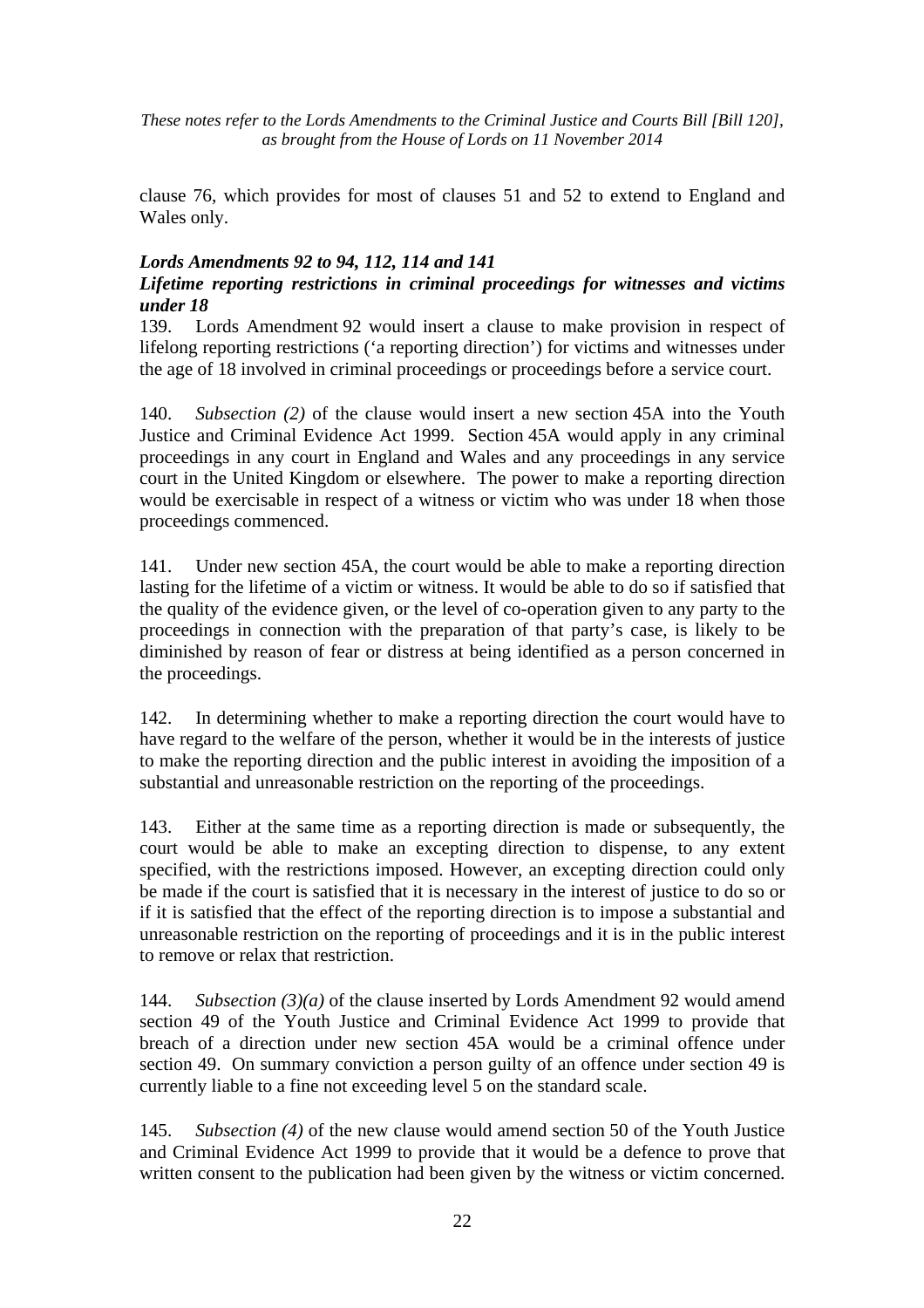That defence would not apply to the extent that the person was aged under 18 at the time consent was given or that the peace or comfort of the person giving consent had been interfered with.

146. *Subsection (3)(b)* would insert a new subsection (7) into section 49 of the Youth Justice and Criminal Evidence Act 1999 to introduce new Schedule 2A to that Act, which would deal with the position of persons providing information society services in respect of contravening a direction under new section 45A. New Schedule 2A would be inserted by the new Schedule to the Bill provided by Lords Amendments 94 and 141.

#### *Reporting restrictions in proceedings other than criminal proceedings*

147. Lords Amendment 93 would insert a new clause which amends section 39 of the Children and Young Persons Act 1933. The effect of *subsection (2)(a)* of the new clause would be to limit the application of section 39 to any proceedings other than criminal proceedings. Section 39 would also be amended to provide that a court may direct that particulars calculated to lead to the identification of a child or young person may not be included in what is defined as a publication. Currently, section 39 applies only in respect of newspapers and sound and television broadcasts; *subsection (7)* of the new clause would insert a new subsection (3) into section 39 to provide a definition of publication, which would include publication by on-line means, in substantially the same terms as that applicable to new section 45A of the Youth Justice and Criminal Evidence Act 1999, inserted by Lords Amendment 92 (see the definition in section 63 of that Act).

148. *Subsection (9)* would insert a new section 39A into the Children and Young Persons Act 1933 to introduce new Schedule 1A to that Act, which would deal with the position of persons providing information society services in respect of contravening a direction under section 39. New Schedule 1A would be inserted by the new Schedule to the Bill provided by Lords Amendments 94 and 141.

149. *Subsection (10)* would amend section 57(3) of the Children and Young Persons Act 1963 to preserve the effect of section 39 of the Children and Young Persons Act 1933 as regards Scotland. The amendment would provide that references to "publication" in section 39 have effect in Scotland as if they were references to a newspaper. (Section 57(4) of the 1963 Act would continue to provide that section 39 of the 1933 Act also applies to sound and television broadcasts.)

150. *Subsection (11)* would make consequential amendments to Schedule 2 of the Youth Justice and Criminal Evidence Act 1999.

151. *Subsection (12)* would ensure that in respect of criminal proceedings instituted the day before the clause inserted by Lords Amendment 93 comes into force, section 39 of the Children and Young Persons Act 1933 would continue to have effect as if the amendments had not been made.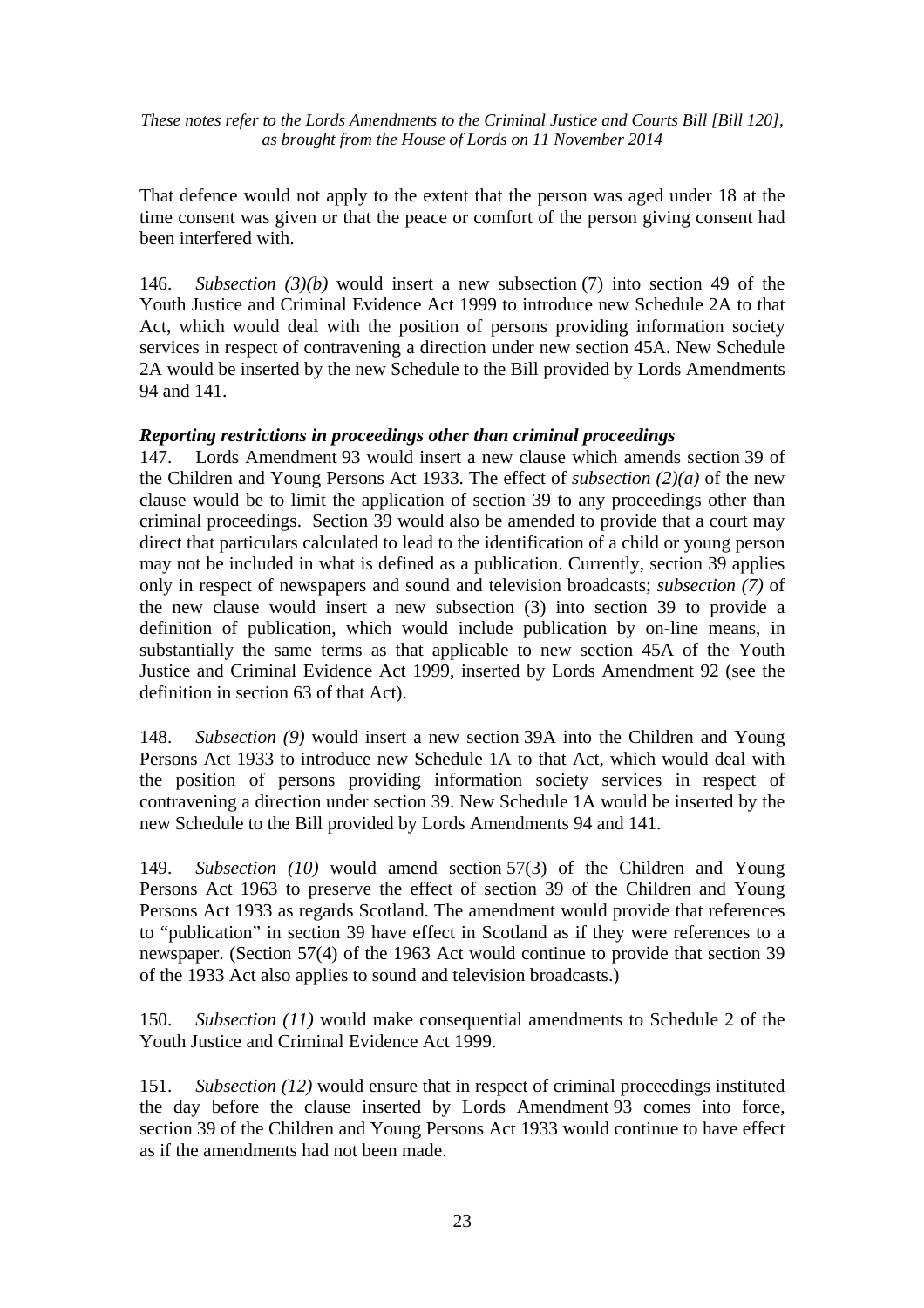152. *Subsection (13)* would define when proceedings and proceedings on appeal are "instituted" by reference to the Prosecution of Offences Act 1985 and the Criminal Appeal Act 1995.

#### *Reporting restrictions: information society services*

153. Lords Amendment 94 would insert a new clause into the Bill to introduce the new Schedule to be inserted by Lords Amendment 141.

#### *Reporting restrictions: providers of information society services*

154. Lords Amendment 141 would insert a new Schedule into the Bill to address the position of providers of information society services in respect of the offences under section 39 of the Children and Young Persons Act 1933, as amended by the clause inserted by Lords Amendment 93, and under section 49 of the Youth Justice and Criminal Evidence Act 1999, as amended by the clause inserted by Lords Amendment 92.

155. *Paragraph 1* of the new Schedule inserted by Lords Amendment 141 would insert new Schedule 1A into the Children and Young Persons Act 1933.

156. Paragraph 1 of the new Schedule 1A would extend liability to a service provider established in England and Wales (a "domestic service provider") in respect of matter published in an EEA state other than the UK.

157. Sub-paragraph (2) of paragraph 1 would make it clear that section 39 of the Children and Young Persons Act 1933 applies to a "domestic service provider" who includes a matter in a publication in the course of providing information society services in a European Economic Area state that is not the United Kingdom.

158. Sub-paragraph (3) of paragraph 1 would provide for proceedings in respect of offences under section 39 of the Children and Young Persons Act 1933 to be dealt with in any place in England and Wales as if it had been committed in that place.

159. Paragraph 2 would restrict when proceedings may be instituted against non-UK service providers in the European Economic Area.

160. Sub-paragraph (1) of paragraph 2 would apply paragraph 2 to a service provider established in a European Economic Area state other than the United Kingdom (a "non-UK service provider").

161. Sub-paragraphs (2) to (4) of paragraph 2 would set out the derogation conditions that must be satisfied for proceedings against a non-UK service provider to be instituted. These are where proceedings are necessary for the purposes of the pursuit of public policy, an information society service prejudices or presents a serious or grave risk of prejudice to the pursuit of public policy and is proportionate to the pursuit of public policy.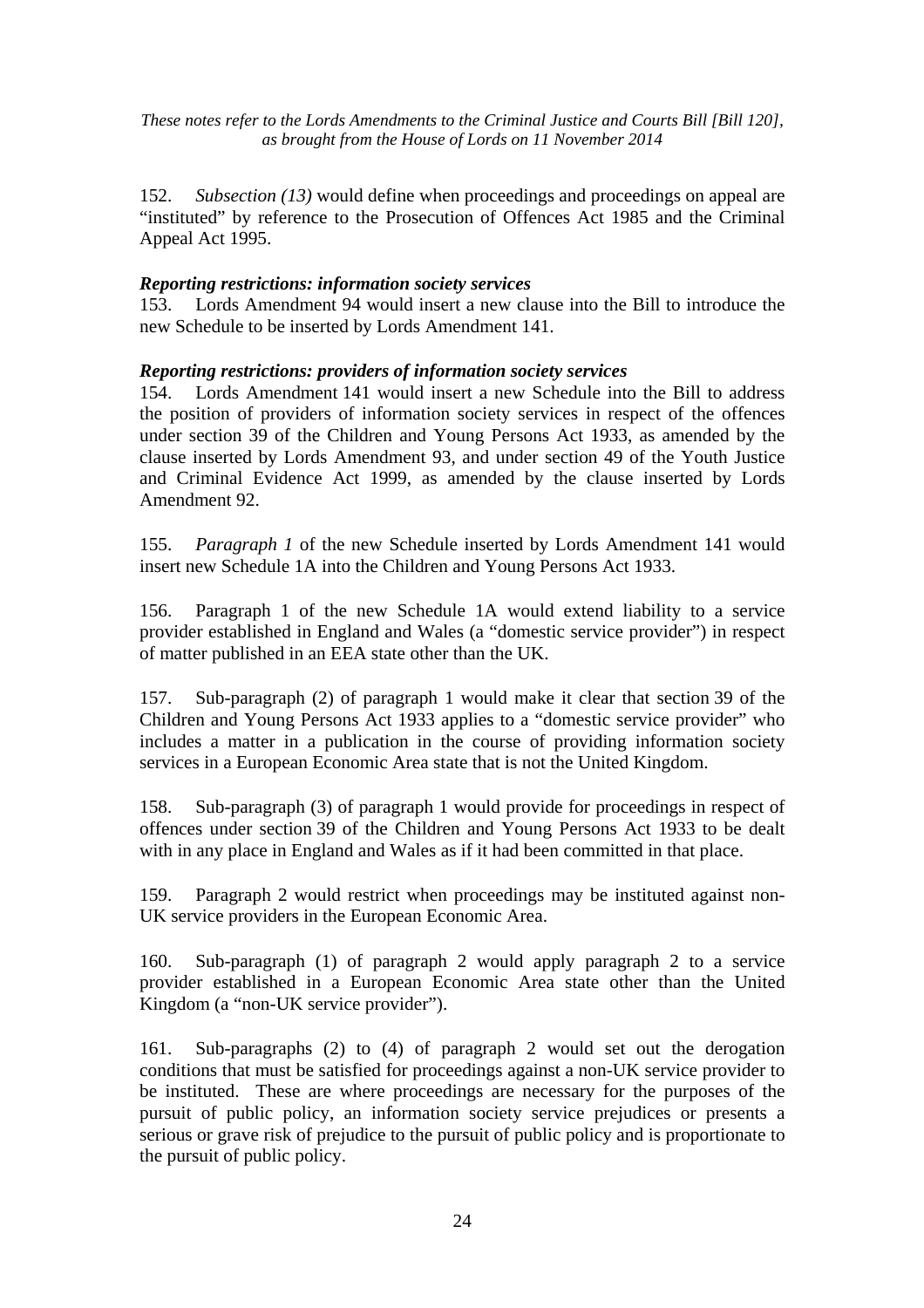162. Paragraph 3 would set out exceptions for mere conduits.

163. Sub-paragraphs (1) to (3) of paragraph 3 would set out when a service provider is not capable of being guilty of an offence under section 39 of the Children and Young Persons Act 1933. The circumstances are where the information society service provided consists of the provision of access to a communication network or the transmission in a communication network of information provided by a recipient of the service. In such circumstances the service provider is not capable of being guilty of an offence if it does not initiate the transmission, select the recipient of the transmission or select or modify the information contained in the transmission.

164. Sub-paragraph (4) of paragraph 3 would set out that if a service provider stores the information for longer than is reasonably necessary for the transmission it is capable of being guilty of an offence.

165. Paragraph 4 would set out exceptions for caching.

166. Sub-paragraph (1) of paragraph 4 would set out that paragraph 4 applies where an information society service consists of the transmission in a communication network of information provided by a recipient of the service.

167. Sub-paragraph (2) to (4) of paragraph 4 would set out the circumstances in which a service provider is not capable of being guilty of an offence under section 39 of the Children and Young Persons Act 1933 in respect of the automatic, intermediate and temporary storing of information. The circumstances are where: the storage of information is solely for the purpose of making more efficient the onward transmission of information to other recipients of the service at their request; and the service provider does not modify the information, complies with any conditions attached to having access to the information and expeditiously removes the information or disables access to it. The service provider should expeditiously remove the information where it obtains actual knowledge that the information at the initial source of the transmission has been removed from the network, access to the information has been disabled or a court or administrative authority has ordered its removal or disablement.

168. Paragraph 5 would set out an exception for hosting.

169. Sub-paragraphs (1) to (4) of paragraph 5 would set out the circumstances in which a service provider is not guilty of an offence under section 39 of the Children and Young Persons Act 1933 where in the course of providing an information society service it stores information provided by a recipient of the service. These circumstances apply where the recipient of the service is not acting under the authority or control of the service provider. The service provider must have no actual knowledge when the information was provided that it consisted of or included matter whose inclusion in a publication is prohibited by a direction under section 39 of the Children and Young Persons Act 1933. The service provider must, on obtaining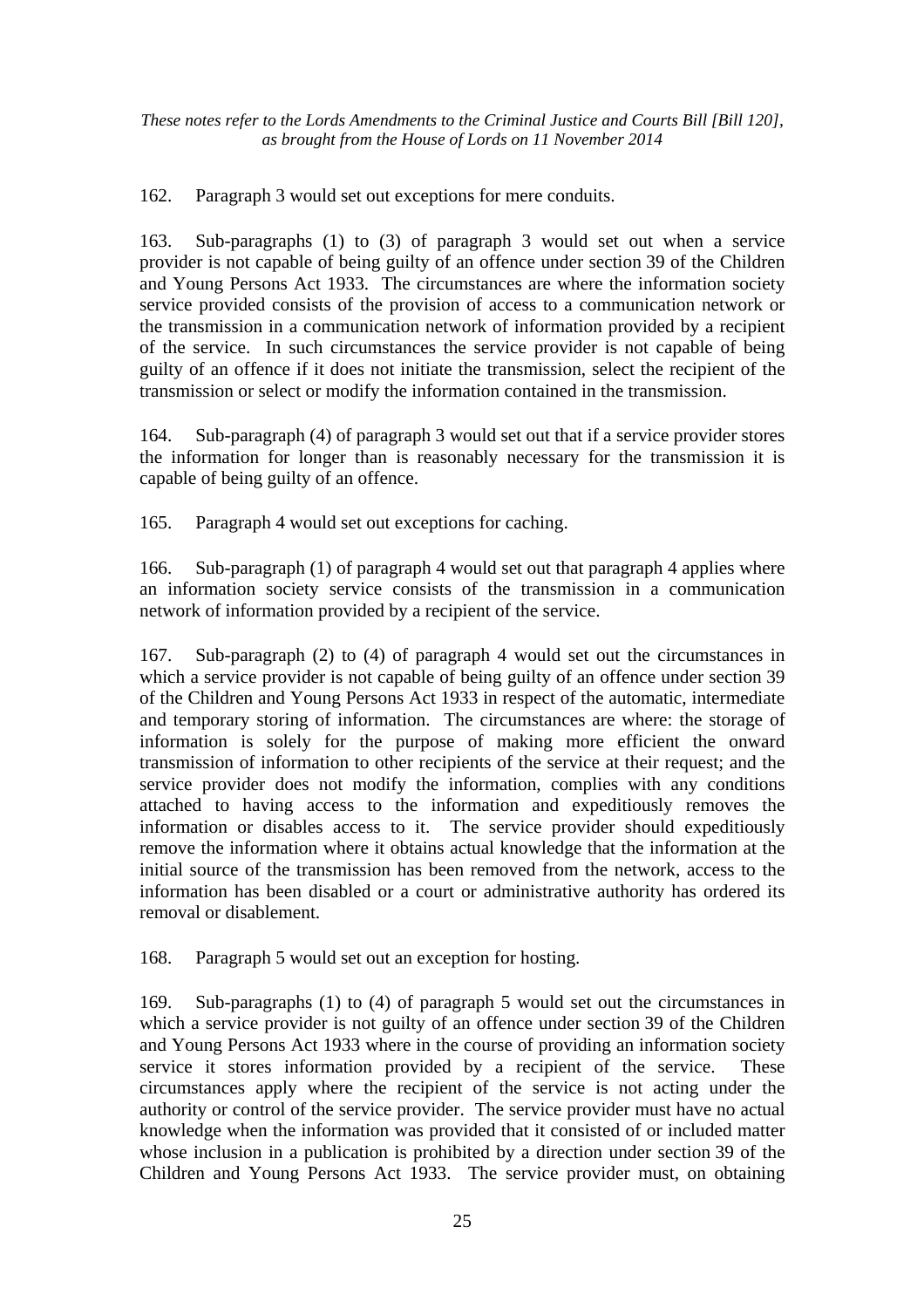knowledge that the matter is so prohibited, expeditiously remove the information or disable access to it.

170. For the purposes of Schedule 1A, paragraph 6 would define "publication", "information society services", "recipient", "service provider", and when a service provider is established in England and Wales or a European Economic Area state.

171. *Paragraph 2* of the new Schedule inserted by Lords Amendment 141 would insert new Schedule 2A into the Youth Justice and Criminal Evidence Act 1999.

172. Paragraph 1 of new Schedule 2A would extend liability to a service provider established in England and Wales, Scotland or Northern Ireland (a "domestic service provider") in respect of matter published in an EEA state other than the UK.

173. Sub-paragraph (2) of paragraph 1 would apply section 49 of the Youth Justice and Criminal Evidence Act 1999, so far as it relates to a publication falling within section 49(1A)(a) of that Act, to a "domestic service provider" who includes a matter in a publication in the course of providing information society services in a European Economic Area state.

174. Sub-paragraph (3) of paragraph 1 would provide for proceedings in respect of offences under section 49 of the Youth Justice and Criminal Evidence Act 1999 to be dealt with in any place in England and Wales, Scotland and Northern Ireland as if it had been committed in that place.

175. Sub-paragraphs (4) and (5) of paragraph 1 would set out that section 49 of the Youth Justice and Criminal Evidence Act 1999, so far as it relates to a publication falling within section 49(1A)(b) of that Act, applies to a domestic service provider established in England and Wales who in the course of providing information society services includes a matter in a publication in a European Economic Area state other than the UK. Proceedings in respect of an offence under section 49 of the Youth Justice and Criminal Evidence Act 1999 would be dealt with in any place in England and Wales as if it had been committed in that place.

176. Paragraph 2 would restrict when proceedings may be instituted against non-UK service providers in the European Economic Area.

177. Sub-paragraph (1) of paragraph 2 would apply paragraph 2 to a service provider established in a European Economic Area state other than the United Kingdom (a "non-UK service provider").

178. Sub-paragraphs (2) to (4) of paragraph 2 would set out the derogation conditions that must be satisfied for proceedings against a non-UK service provider to be instituted in respect of a publication that includes matter in contravention of a direction under section 45A(2) of the Youth Justice and Criminal Evidence Act 1999. These are where proceedings are necessary for the purposes of the pursuit of public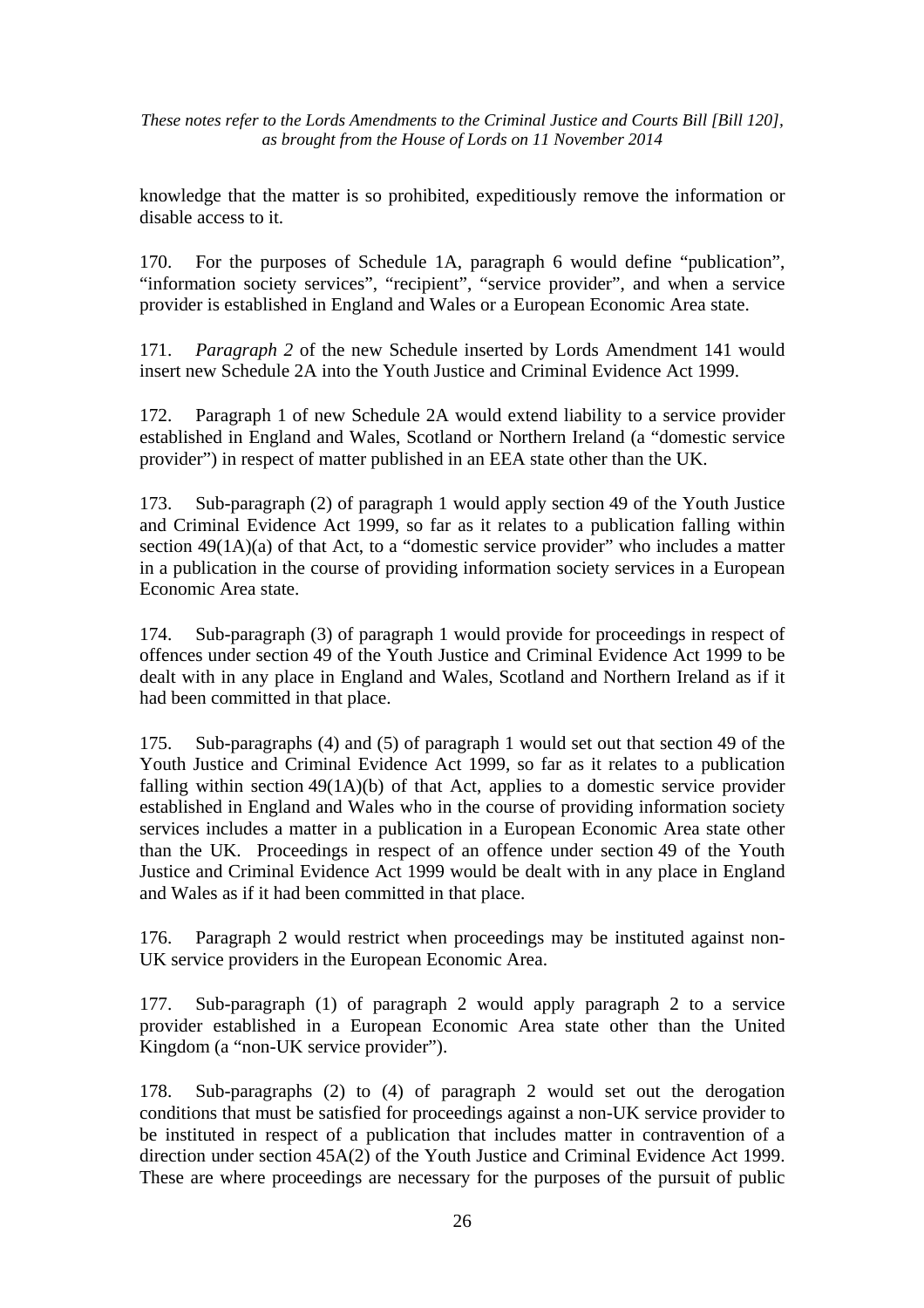policy, an information society service prejudices or presents a serious or grave risk of prejudice to the pursuit of public policy and is proportionate to the pursuit of public policy.

179. Paragraph 3 would set out exceptions for mere conduits.

180. Sub-paragraphs (1) to (3) of paragraph 3 would set out when a service provider is not capable of being guilty of an offence under section 49 of the Youth Justice and Criminal Evidence Act 1999 in respect of a publication that includes matter in contravention of a direction under section 45A(2) of that Act. The circumstances are where the information society service provided consists of the provision of access to a communication network or the transmission in a communication network of information provided by a recipient of the service. In such circumstances the service provider is not capable of being guilty of an offence if it does not initiate the transmission, select the recipient of the transmission or select or modify the information contained in the transmission.

181. Sub-paragraph (4) of paragraph 3 would set out that if a service provider stores the information for longer than is reasonably necessary for the transmission it is capable of being guilty of an offence.

182. Paragraph 4 would set out exceptions for caching.

183. Sub-paragraph (1) of paragraph 4 would set out that paragraph 4 applies where an information society service is the transmission in a communication network of information provided by a recipient of the service.

184. Sub-paragraphs (2) to (4) of paragraph 4 would set out the circumstances in which a service provider is not capable of being guilty of an offence under section 49 of the Youth Justice and Criminal Evidence Act 1999, so far as it relates to a publication that includes matter in contravention of a direction under section 45A(2) of that Act, in respect of the automatic, intermediate and temporary storing of information. The circumstances are where: the storage of information is solely for the purpose of making more efficient the onward transmission of information to other recipients of the service at their request; and the service provider does not modify the information, complies with any conditions attached to having access to the information and expeditiously removes the information or disables access to it. The service provider should expeditiously remove the information where it obtains actual knowledge that the information at the initial source of the transmission has been removed from the network, access to the information has been disabled or a court or administrative authority has ordered its removal or disablement.

185. Paragraph 5 would set out an exception for hosting.

186. Sub-paragraphs (1) to (4) of paragraph 5 would set out the circumstances in which a service provider is not guilty of an offence under section 49 of the Youth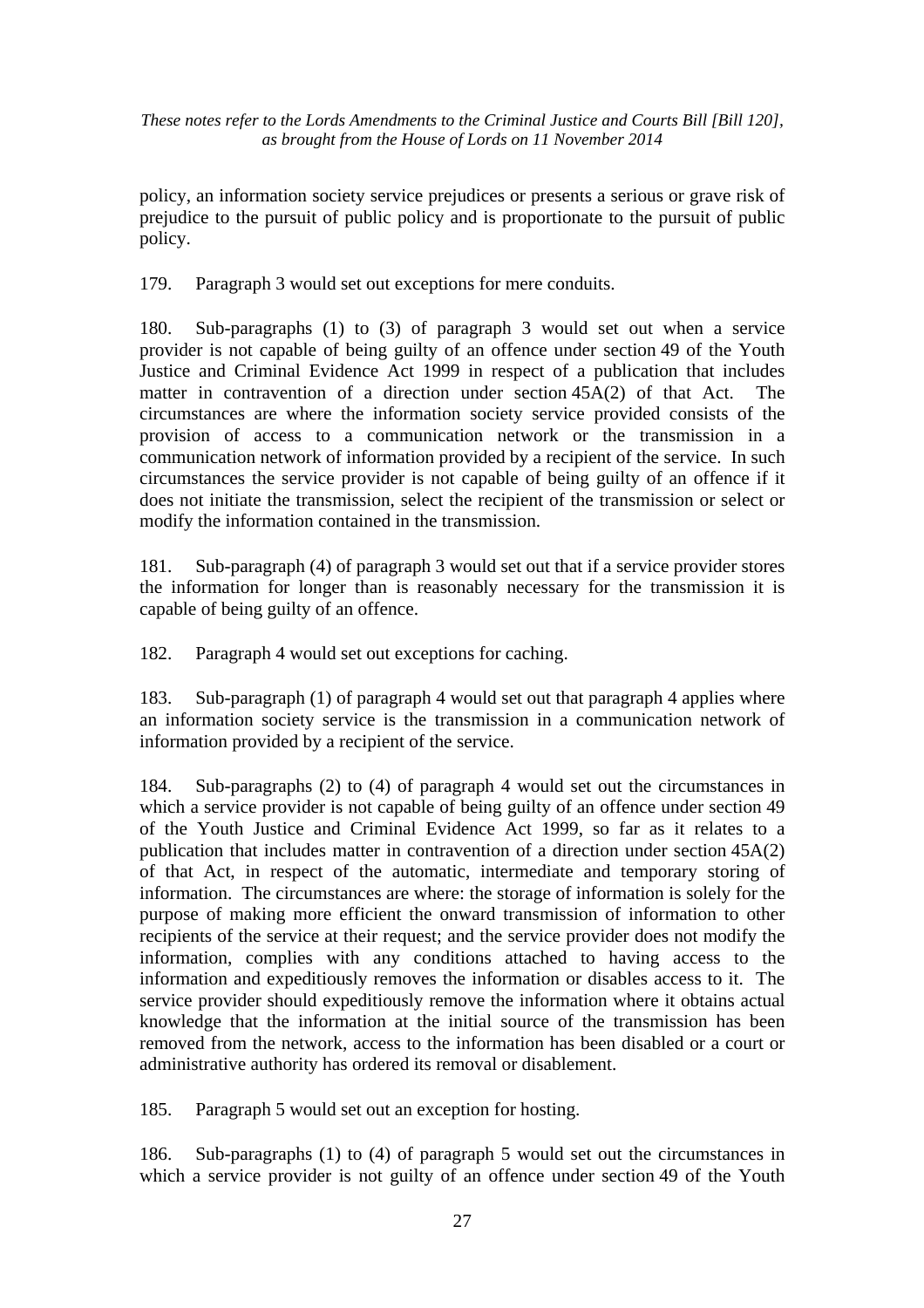Justice and Criminal Evidence Act 1999, so far as it relates to a matter in contravention of section 45A(2) of that Act, where in the course of providing an information society service it stores information provided by a recipient of the service. These circumstances apply where the recipient of the service is not acting under the authority or control of the service provider. The service provider must have no actual knowledge when the information was provided that it consisted of or included matter whose inclusion in a publication is prohibited by a direction under section 45A(2) of the Youth Justice and Criminal Evidence Act 1999. The service provider must, on obtaining knowledge that the matter is so prohibited, expeditiously remove the information or disable access to it.

187. For the purposes of new Schedule 2A, paragraph 6 would define "information society services", "recipient", "service provider", and when a service provider is established in England and Wales, Scotland or Northern Ireland or a European Economic Area state. "Publication" is defined in section 63(1) of the Youth Justice and Criminal Evidence Act 1999 (for the purposes of Part 2 of that Act).

188. Lords Amendments 112 and 114 would amend clause 76 (extent) to provide that the new section 39A of, and the new Schedule 1A to, the Children and Young Persons Act 1933 extend to England and Wales only.

#### *Lords Amendments 95 and 96*

189. Lords Amendment 95 would introduce in section 5 of the Constitutional Reform Act 2005 the ability for the President of the UK Supreme Court to have the power to make written representations to Parliament in relation to the Supreme Court and the jurisdiction it exercises.

190. Lords Amendment 96 would enable senior judges from England and Wales, Scotland and Northern Ireland who are under 75 to be added to the supplementary panel of the Supreme Court within two years of their retirement.

#### *Lords Amendments 97 to 102*

191. Lords Amendments 97 to 102 resulted from a Government defeat. Lords Amendments 97 and 98 would provide that the High Court has a discretion to refuse to grant a remedy, including an award of damages, restitution or the recovery of a sum due pursuant to section 31(4) of the Senior Courts Act 1981, where it appears to the court to be highly likely that the outcome for the applicant would not have been substantially different if the conduct complained of had not occurred.

192. This change to clause 64(1) would affect the Upper Tribunal's "judicial review" jurisdiction in England and Wales, because the provision added to section 31 of the Senior Courts Act 1981 by clause 64(1) is applied to the Upper Tribunal by the provision added to section 15 of the Tribunals, Courts and Enforcement Act 2007 by clause 64(4).

193. Lords Amendments 99 and 100 relate to the stage when the High Court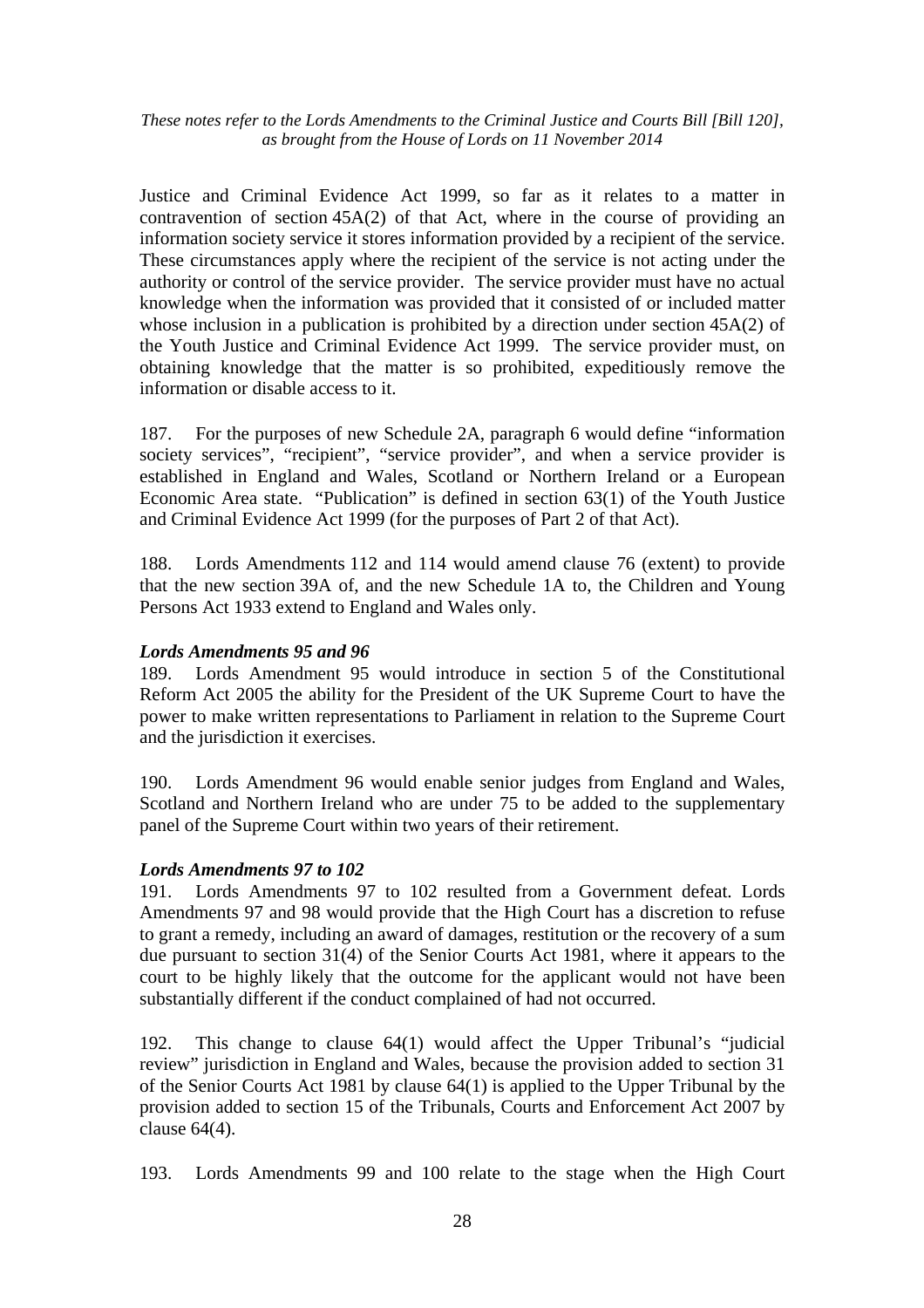considers whether to grant leave to make an application for judicial review.

194. Lords Amendment 99 would give the High Court discretion, if asked to do so by the defendant, to consider whether it was highly likely that the outcome for the applicant would not have been substantially different if the conduct complained of in the application for judicial review had not occurred.

195. Lords Amendment 100 would give the High Court discretion to refuse permission to apply for judicial review where it is satisfied that it is highly likely that the outcome for the applicant would not have been substantially different had the conduct complained of in the application for judicial review not occurred.

196. Lords Amendments 101 and 102 would make equivalent provision in respect of consideration by the Upper Tribunal of whether to grant permission to make an application for relief under section 15 of the Tribunals, Courts and Enforcement Act 2007.

#### *Lords Amendments 103 to 106*

197. Lords Amendments 103 to 106 resulted from a Government defeat. Lords Amendment 103 would give the High Court a discretion to grant permission on an application for judicial review under the law of England and Wales, even though the claimant had not provided the information about the financing of the judicial review that is otherwise required by clause 65.

198. Lords Amendment 104 would make equivalent provision in relation to the Upper Tribunal.

*199.* Lords Amendments 105 and 106 would give the High Court, the Upper Tribunal and the Court of Appeal discretion, when making costs orders in connection with judicial review proceedings, to consider information about the financing of the proceedings and to consider whether to order costs to be paid by a person who, although not a party to the judicial review, is identified in that information as financially assisting the proceedings.

#### *Lords Amendment 107*

200. Lords Amendment 107 resulted from a Government defeat. It would remove the proposed requirement for the High Court and the Court of Appeal to order an intervener in judicial review proceedings to pay their own costs and the costs that other parties have incurred as a result of their intervention (unless there are exceptional circumstances). Instead, it would give the High Court and the Court of Appeal a discretion to require those who intervene to pay the costs of the other parties to the judicial review and discretion to require the other parties to the judicial review to pay any costs of the intervener.

#### *Lords Amendments 127 to 130*

201. Lords Amendments 127 to 130 would add references to secure colleges in